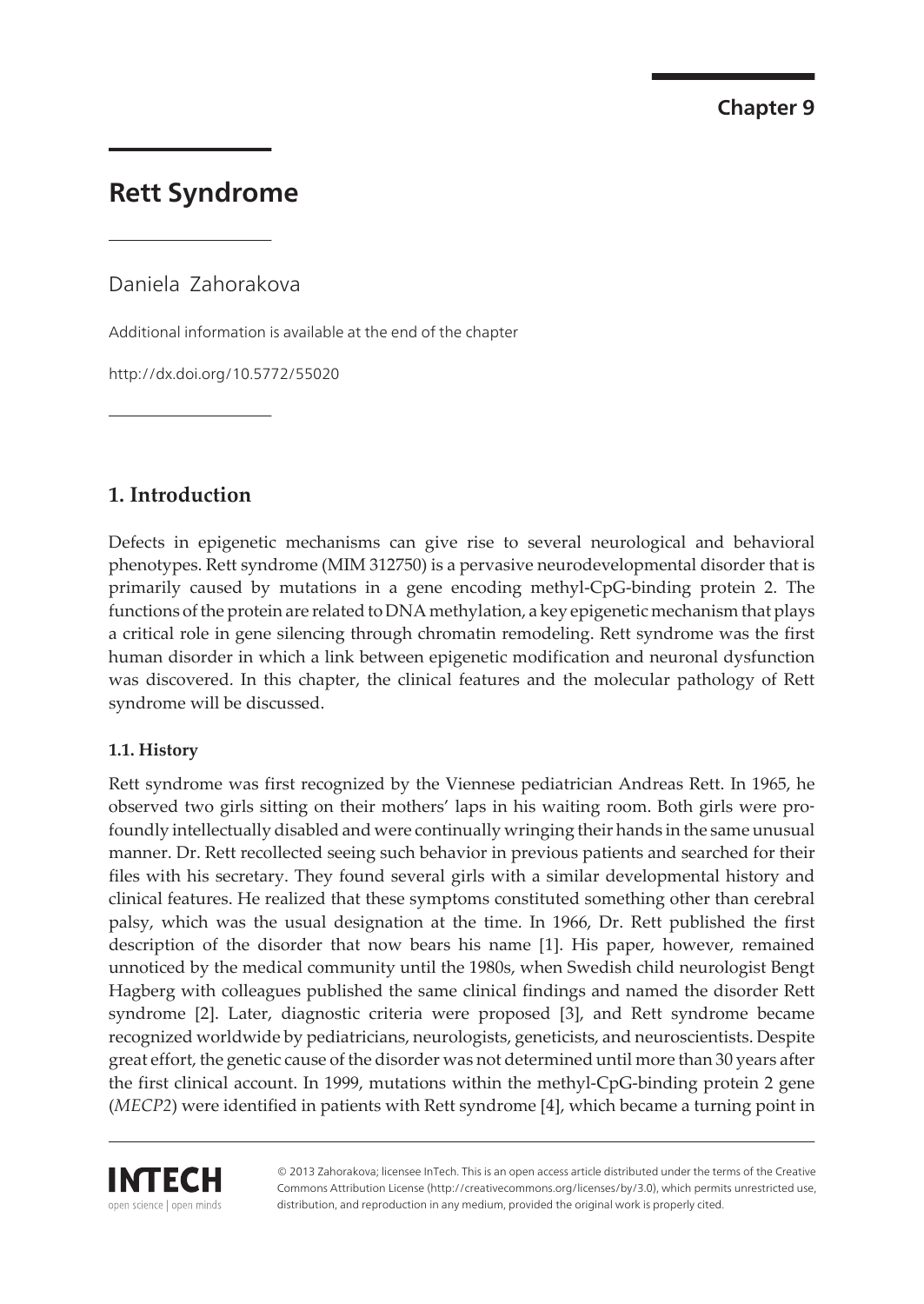Rett syndrome research. This discovery allowed the molecular confirmation of clinical cases and contributed to amendments of the diagnostic criteria [\[5\]](#page-13-0). Most importantly, this finding started an extensive investigation into the molecular mechanisms that underlie the pathology of Rett syndrome.

#### **1.2. Occurence**

The estimated prevalence of Rett syndrome is 1:10,000 females by the age of 12 years old [[6](#page-13-0)] with no specific ethnic or geographical preference. Rett syndrome is one of the leading genetic causes of profound mental retardation in females, second only to Down syndrome [\[7](#page-13-0)]. Male cases are very rare, and their phenotypic manifestations are different from those observed in girls with Rett syndrome.

## **2. Clinical aspects of Rett syndrome**

### **2.1. Symptoms and stages**

Rett syndrome, in its classic form, begins to manifest in early childhood and is characterized by neurodevelopmental regression that severely affects motor, cognitive, and communications skills.

Prenatal and perinatal periods are usually normal. Affected girls appear to develop normally during the first 6 to 18 months of life and seem to achieve appropriate developmental milestones. Nevertheless, retrospective analyses of home videos often show that, even during this period, affected female infants display some suboptimal development. This underdevelopment may include subtle motor and behavioral abnormalities, as well as hypotonia and feeding problems. General mobility and eye-hand coordination may be inadequate, and an excess of repetitive hand patting can be observed even during the first year of life. However, the overall developmental pattern is not obviously disturbed. The child is usually quiet and placid, and the parents often describe the child as "very good" [[1](#page-13-0), [8](#page-13-0)[-11](#page-14-0)]. The characteristic clinical features appear successively over several stages, forming a distinctive disease progression pattern (Figure 1).

**Stage I: Early onset stagnation** (age of onset: 6-18 months). Psychomotor development begins to slow, but the general developmental pattern is not significantly abnormal. The deceleration of head growth (which eventually leads to microcephaly), growth retarda‐ tion, and weight loss occur in most patients. The child is delayed or ceases in the acquisition of skills. Although babbling and new words may appear, language skills usually remain poor. A girl with Rett syndrome may become irritable and restless, and she may begin to display some autistic features, such as emotional withdrawal and indifference to the surrounding environment [[11,](#page-14-0) [13](#page-14-0), [14\]](#page-14-0)

**Stage II: Developmental regression** (age of onset: 1-4 years). This stage may occur over a period of days to weeks and is characterized by a rapid reduction or loss of acquired skills, especially purposeful hand use, speech, and interpersonal contact [\[15](#page-14-0)]. In some patients, the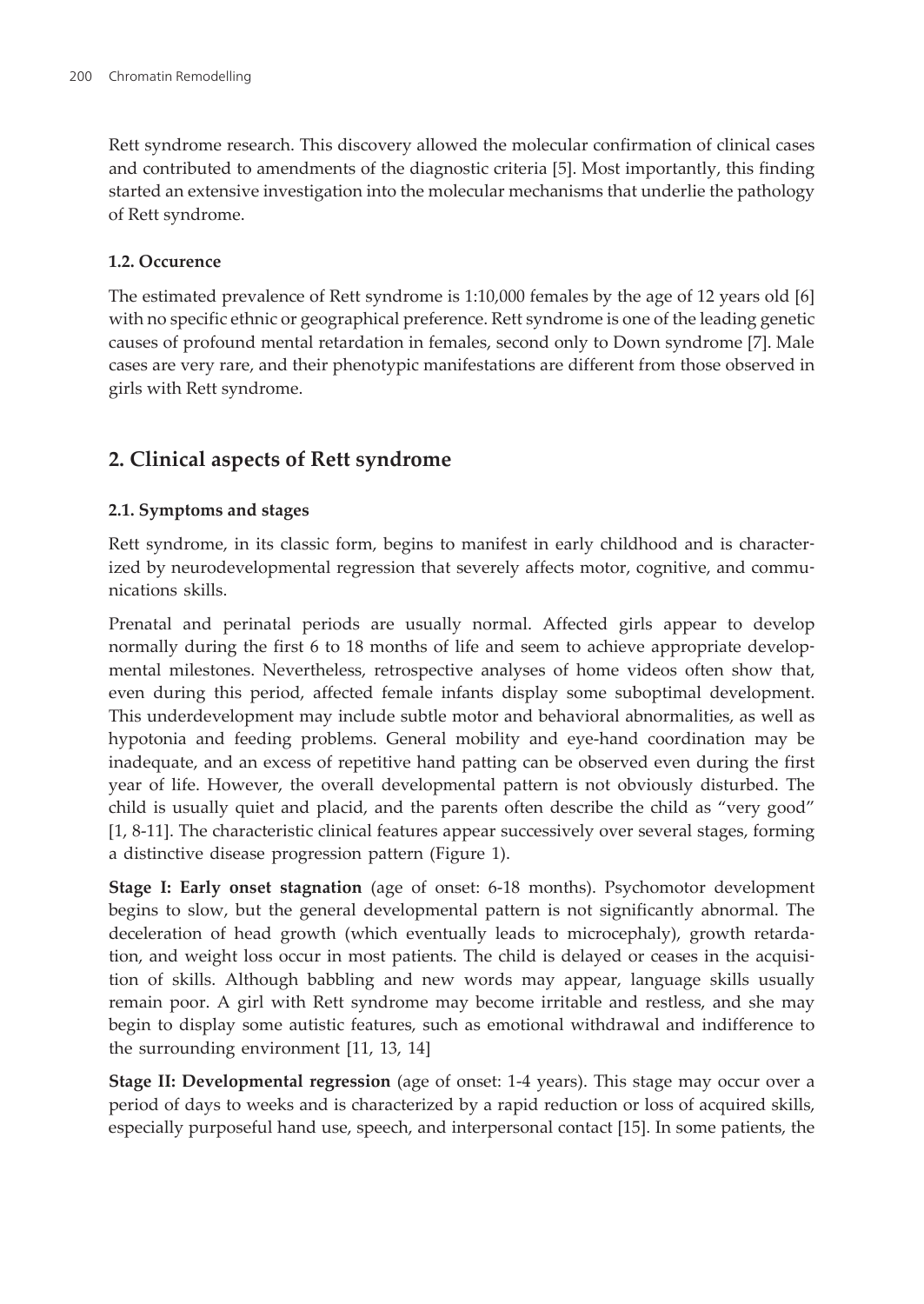

**Figure 1.** Onset and progression of Rett syndrome [\[12](#page-14-0)]

decline of motor and communicative performances is more gradual. Interest in people and objects is diminished, but eye contact may be preserved [\[11](#page-14-0)]. Voluntary hand use, such as grasping and reaching out for toys, is replaced with repetitive stereotypic hand movements, the hallmark of Rett syndrome. Patterns consisting of wringing, hand washing, mouthing, clapping, rubbing, squeezing, and other hand automatisms occur during waking hours [\[1,](#page-13-0) [16,](#page-14-0) [17\]](#page-14-0). Febrile seizures are often present, and epileptic paroxysms occur in most patients [[18, 19\]](#page-14-0). The severity of seizures can vary, ranging from relatively mild or easily controlled by medi‐ cation to severe drug-resistant episodes [\[20](#page-14-0)]. Irregular breathing patterns, such as episodes of hyperventilation, breath holding, and aerophagia, usually develop toward the end of the regression period. Panting, spitting, and hypersalivation are also frequent symptoms [\[8,](#page-13-0) [21](#page-14-0)].

**Stage III: Pseudostationary period** (age of onset: 4-7 years, after stage II). This stage can last for years or decades and is characterized by a relative stabilization of the disorder course. Patients may recover some skills, which were lost during the regression stage. Patients can become more joyful and sociable, and they may use eye pointing as a typical way to communicate and to express their needs. Some patients may even learn new words and use simple phrases in a meaningful way. Nevertheless, they continue to suffer from gross cognitive impairments [\[14](#page-14-0)]. Despite improved eye contact and non-verbal communication ability, the loss of motor functions further progresses in this stage. Stereotypic hand movements become prominent, as do breathing irregularities. Many patients develop scoliosis, which is often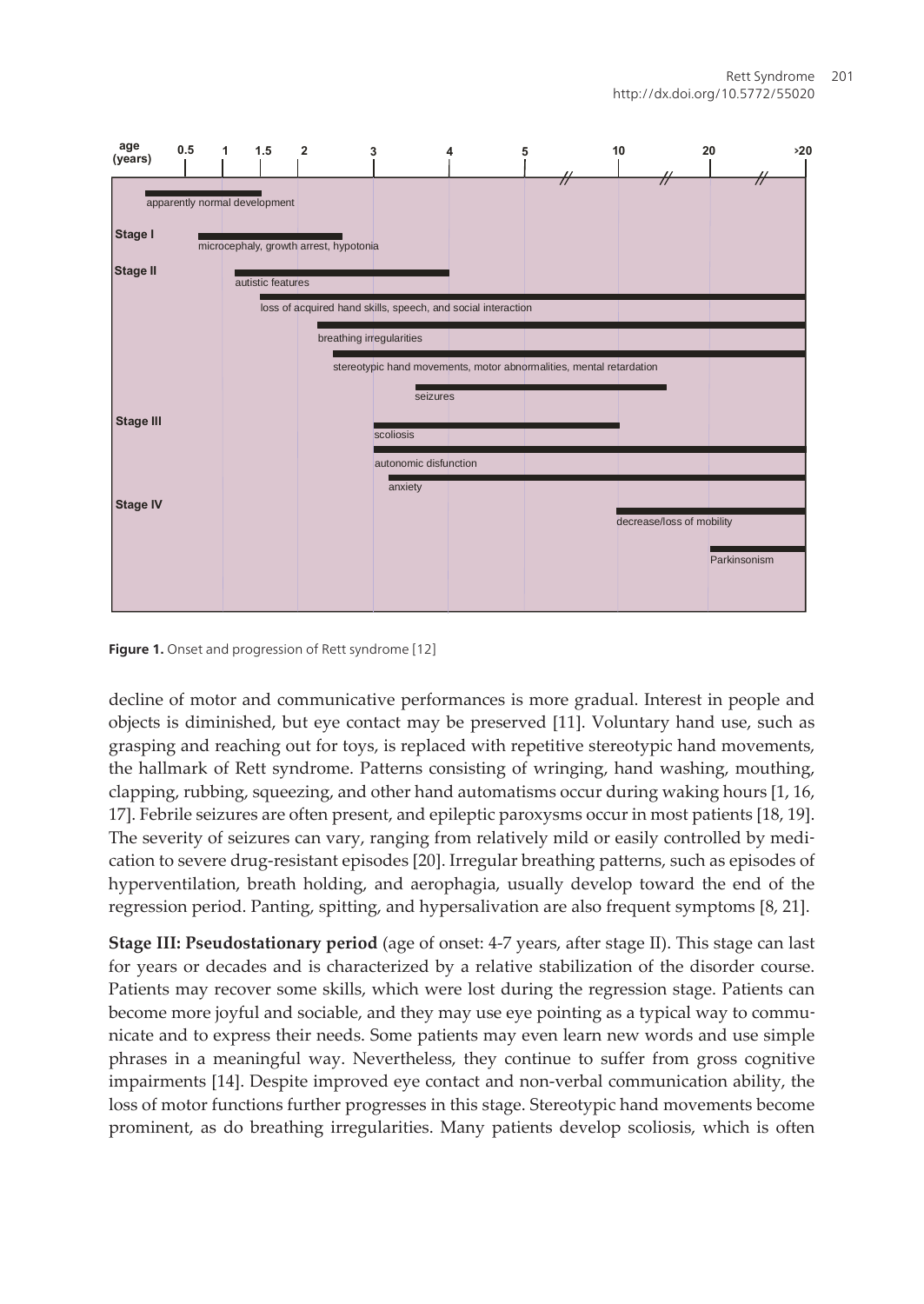rapidly progressive and eventually requires surgical treatment. Cold feet and lower limbs, with or without color and atrophic changes, are also common. These conditions occur due to poor perfusion, which is a consequence of altered autonomic control. Sleeping patterns are often disturbed and are characterized by frequent nighttime waking and daytime sleeping. Unexplained night laughing, sudden agitation and crying spells may also be present [\[11](#page-14-0)].

**Stage IV: Late motor deterioration** (age of onset: 5-15 years, after stage III). Non-verbal communication and social skills continue to improve gradually. Despite persistent serious cognitive impairment, older patients with Rett syndrome are usually, in contrast to patients with childhood autism, sociable and pleasant with others [[22\]](#page-14-0). Seizures become less frequent and less severe, and stereotypic hand movements become less intense. However, motor deterioration continues with age. Most patients, who previously could walk, become nonambulatory and wheelchair-dependent. Decreased mobility leads to pronounced muscle wasting and rigidity, and, at older ages, the patients often develop Parkinsonian features [\[11](#page-14-0), [23, 24](#page-14-0)].

Females with Rett syndrome often survive into adulthood and older age, but their life expectancy is less than that of the healthy population. The estimated annual death rate from Rett syndrome is 1.2%. Approximately 25% of these deaths are sudden and they may occur due to autonomic nervous system disturbances or cardiac abnormalities [[25-27\]](#page-15-0).

Many other features are associated with Rett syndrome, but they are not considered diagnostic. The patients are generally small for their age [[28\]](#page-15-0), which may be due to poor self-feeding abilities and problems with chewing and swallowing. They often suffer from gastroesophageal reflux and bloating. Decreased intestinal motility often results in severe constipation. Electroencephalogram results tend to be abnormal but without any clear diagnostic pattern. A prolonged QT $_{\rm c}$  interval is observed in many patients and presents a risk for cardiac arrhythmia [\[26](#page-15-0)].

### **2.2. Rett syndrome variants**

At least five atypical variants have been delineated in addition to classic Rett syndrome. These variants do not have all of the diagnostic features, and they are either milder or more severe than the classic form.

The most common atypical variant of Rett syndrome is "forme fruste". This mild variant is characterized by a protracted clinical course with partially preserved communication skills and gross motor functions. Other neurological abnormalities that are typical for Rett syndrome are more subtle and can be easily overlooked in this variant [\[30](#page-15-0)]. The mild forms of Rett syndrome also include the late regression variant, which manifests in patients of preschool or early school age [\[30](#page-15-0)], and the preserved speech variant (also called the Zappella variant) in which patients have preserved language skills and normal head sizes [\[31](#page-15-0)].

Severe variants include the early-onset seizure variant (the Hanefeld variant) with the onset of seizures before the age of 6 months [\[32](#page-15-0)] and the congenital variant, which is rare and lacks the early period of normal psychomotor development [[33\]](#page-15-0). The Hanefeld variant is often caused by mutations in the *CDKL5* gene [[34\]](#page-15-0), and most cases of the congenital variant are related to mutations in the *FOXG1* gene [[35\]](#page-15-0). These genetic abnormalities raise the question of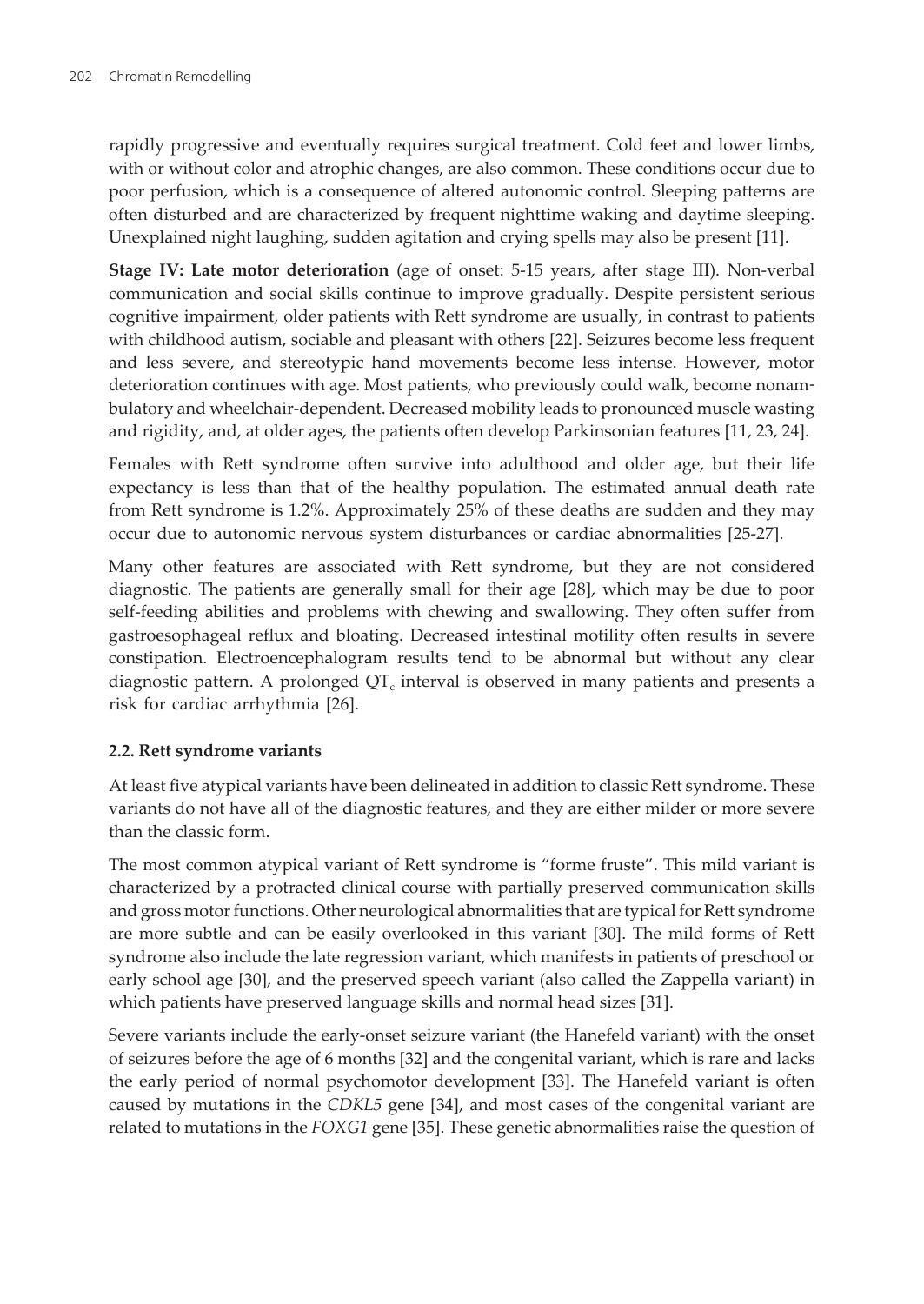| Consider Rett syndrome diagnosis when postnatal deceleration of head growth is observed                                 |
|-------------------------------------------------------------------------------------------------------------------------|
| Required for classic Rett syndrome                                                                                      |
| 1. A period of regression followed by recovery or stabilization                                                         |
| 2. All main and all exclusive criteria                                                                                  |
| 3. Supportive criteria are not required, although often present in classic Rett syndrome                                |
| Required for atypical or variant Rett syndrome                                                                          |
| 1. A period of regression followed by recovery or stabilization                                                         |
| 2. At least 2 of 4 main criteria                                                                                        |
| 3.5 out 11 supportive criteria                                                                                          |
| Main criteria                                                                                                           |
| 1. Partial or complete loss of acquired purposeful hand skills                                                          |
| 2. Partial of complete loss of acquired spoken language                                                                 |
| 3. Gait abnormalities: impaired ability (dyspraxia) or absence of ability (apraxia)                                     |
| 4. Stereotypic hand movements such as hand wringing/squeezing, clapping/tapping, mouthing and washing/                  |
| rubbing automatisms                                                                                                     |
| Exclusion criteria for classic Rett syndrome                                                                            |
| 1. Brain injury secondary to trauma (perinatally or postnatally), neurometabolic disease or severe infection that cause |
| neurological problems                                                                                                   |
| 2. Grossly abnormal psychomotor development in the first 6 months of life                                               |
| Supportive criteria for atypical or variant Rett syndrome                                                               |
| 1. Breathing disturbances when awake (hyperventilation, breath-holding, forced expulsion of air or saliva, air          |
| swallowing)                                                                                                             |
| 2. Bruxism when awake (grinding or clenching of the teeth)                                                              |
| 3. Impaired sleep pattern                                                                                               |
| 4. Abnormal muscle tone                                                                                                 |
| 5. Peripheral vasomotor disturbances                                                                                    |
| 6. Scoliosis/kyphosis                                                                                                   |
| 7. Growth retardation                                                                                                   |
| 8. Small cold hands and feet                                                                                            |
| 9. Inappropriate laughing/screaming spells                                                                              |
| 10. Diminished sensitivity to pain                                                                                      |
| 11. Intense eye communication and eye-pointing behavior                                                                 |

**Table 1.** Diagnostic criteria for Rett syndrome [[29\]](#page-15-0)

whether these variants are separate clinical entities, different from *MECP2*-related Rett syndrome [\[11](#page-14-0)].

#### **2.3. Diagnostic criteria**

Despite a known genetic cause, Rett syndrome remains a clinical diagnosis. Its diagnosis is based on several well-defined criteria (Table 1), which were revised several times over the past few decades, most recently in 2010 [[29\]](#page-15-0).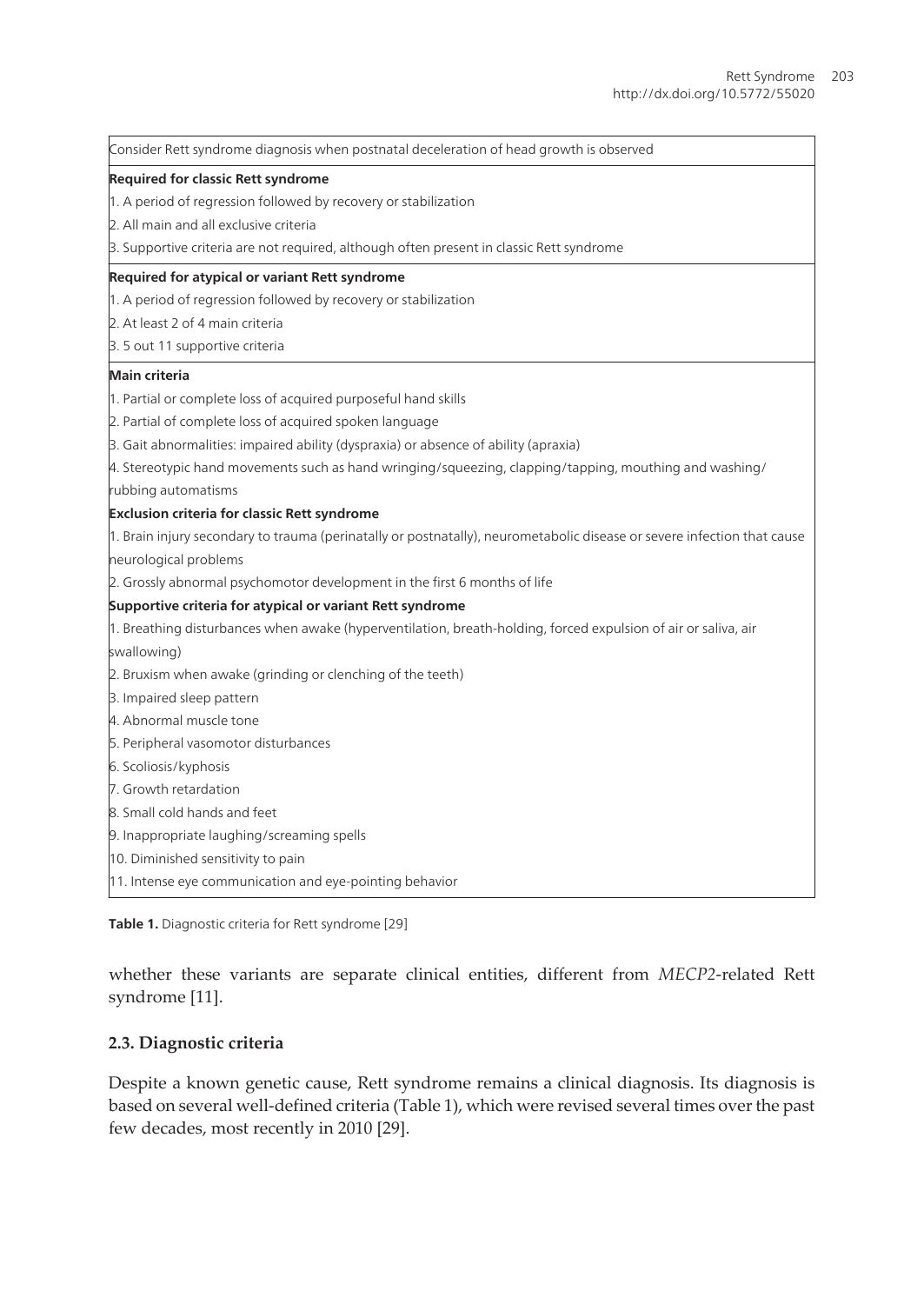# **3. The genetics of Rett syndrome**

#### **3.1. Mapping of the causative gene**

The mode of inheritance of Rett syndrome was difficult to identify because more than 99% of the cases are sporadic, and the patients rarely reproduce. Therefore, the traditional genome-wide linkage analysis was not an applicable method for mapping the disease locus. The lack of males manifesting the classic Rett syndrome phenotype together with the occurrence of families with affected half-sisters suggested an X-linked dominant inheri‐ tance with lethality in hemizygous males [\[2,](#page-13-0) [36](#page-15-0)]. Focused exclusion mapping of the X chromosome in available familial cases was used to narrow down the candidate region, and the subsequent analysis of candidate genes in the patients finally revealed diseasecausing mutations in the *MECP2* gene [\[4\]](#page-13-0).

### **3.2.** *MECP2* **gene**

The *MECP2* gene (MIM 300005) is located on Xq28 and undergoes X chromosome inactivation (XCI) in females [\[37](#page-15-0), [38](#page-15-0)]. The gene spans approximately 76 kb and consists of four exons, which encode methyl-CpG-binding protein 2 (MeCP2). Alternative splicing of exon 2 and several polyadenylation signals in a conserved and unusually long 3' untranslated region (3'UTR) give rise to eight different transcripts regulated in a tissue-specific and developmental stage-specific manner [[39-42\]](#page-16-0). For example, the shortest transcript (1.8 kb) is predominant in adult muscles, heart, blood, and liver. The longest transcript (10.2 kb) occurs at the highest levels in the brain [[41,](#page-16-0) [42](#page-16-0)]. The unique expression patterns of each transcript suggest a specific biological significance, such as a role in mRNA stability, nuclear export, folding, and sub-cellular localization, thus affecting the levels of the resulting protein [[39\]](#page-16-0). The longest transcript also has one of the longest 3' UTR tails in the human genome (8.5 kb), with several blocks of highly conserved residues between the human and mouse genomes. These findings argue in favor of a potential regulatory role of the 3' UTR of the *MECP2* gene [\[43](#page-16-0)].

### **3.3.** *MECP2* **mutations**

Mutations in the *MECP2* gene are identified in 90-95% of classic Rett syndrome patients [\[4,](#page-13-0) [44\]](#page-16-0). Because only the coding region and the adjacent non-coding parts of the gene are routinely analyzed, it is highly probable that mutations in more remote regulatory elements are responsible for the rest of the cases. The frequency of *MECP2* mutations in patients with atypical Rett syndrome variants varies considerably between studies. However, the frequency is generally lower (only 20-70% of patients have *MECP2* mutations) than in the classic form [[44-46\]](#page-16-0), suggesting that mutations of regulatory elements or other genes are involved more often in atypical Rett syndrome than in the classic Rett syndrome. The identification of *CDKL5* mutations in the Hanefeld variant and *FOXG1* mutations in the congenital variant strongly support the latter idea.

According to the Human Gene Mutation Database [[47\]](#page-16-0), more than 550 mutations have been identified in the *MECP2* gene in patients with Rett syndrome. The spectrum of mutations is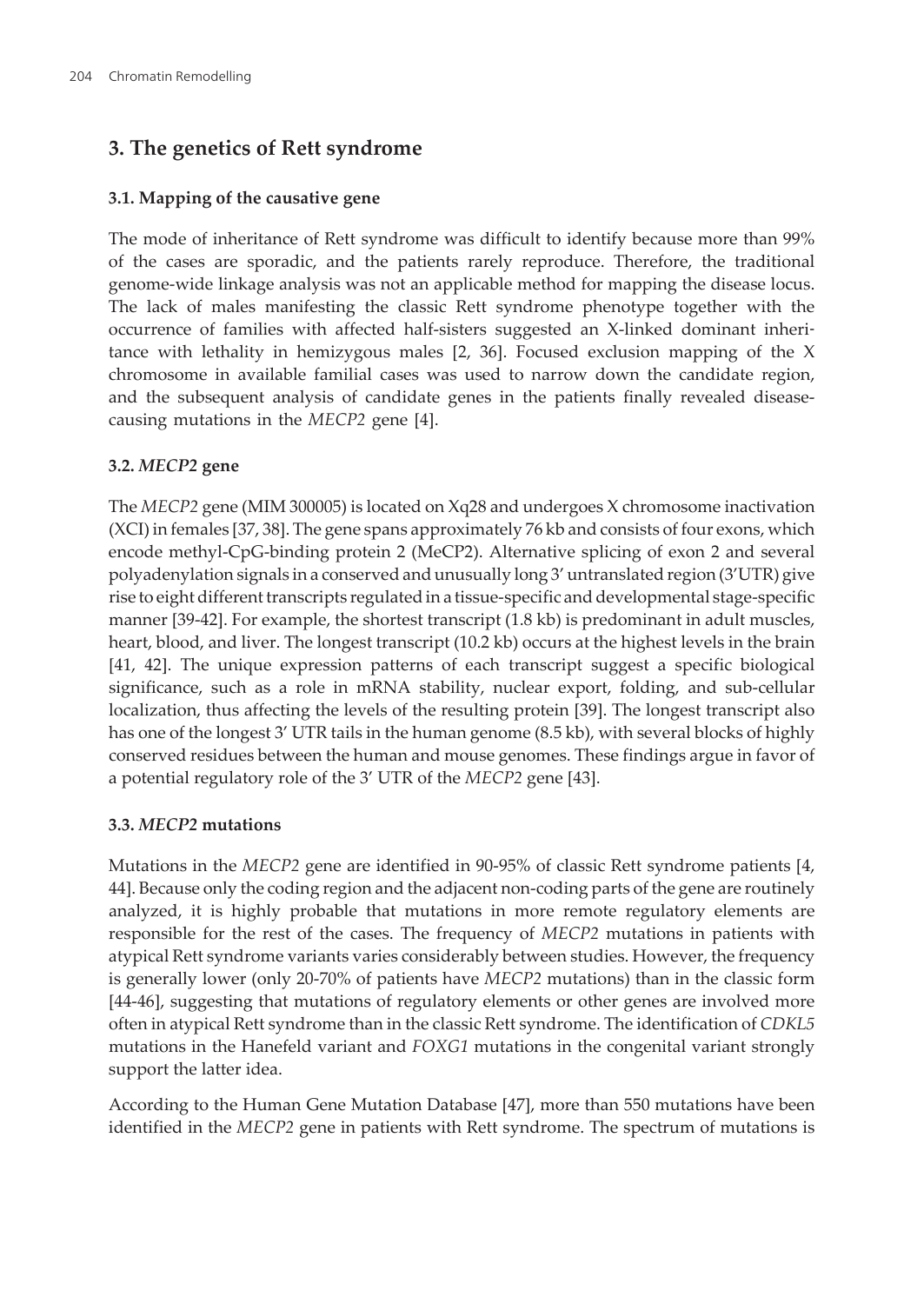heterogeneous, including missense and nonsense mutations, deletions, insertions, duplications, splice-site mutations, and large deletions of several exons or the entire *MECP2* gene. More than 99% of the mutations occur *de novo* and mostly originate on the paternal X chromosome, which explains the high occurrence of Rett syndrome in the female gender [\[4,](#page-13-0) [48,](#page-16-0) [49\]](#page-16-0). Familial cases of Rett syndrome (mostly affected sisters or maternal half-sisters) are very rare. *MECP2* mutations in these patients are inherited from an asymptomatic or very mildly affected mother, who carries a somatic mutation, but does not manifest the full pathogenic phenotype due to favorable XCI pattern [[50,](#page-16-0) [51\]](#page-17-0). Another explanation for transmission of a *MECP2* mutation to the next generation is a germline mosaicism for a mutation. It is suggested when the *MECP2* mutation identified in several affected children is not present in somatic cells of their parents [[51, 52](#page-17-0)].

The majority of point mutations in the *MECP2* gene are C>T transitions, presumably resulting from the spontaneous deamination of methylated cytosines [\[53](#page-17-0)]. The mutations are scattered throughout the coding sequence and splice sites, with the exception of exon 2. The eight most common mutations, which are also C>T transitions, account for approximately 70% of the Rett syndrome cases. Approximately 10% of cases are due to deletions, which are mostly clustered in the terminal segment of the coding region [[12\]](#page-14-0).

### **3.4.** *MECP2* **mutations in males and other disorders**

Mutations in the *MECP2* gene have long been considered lethal in hemizygous males, and Rett syndrome has been assumed to be exclusively a female disorder. More recently, *MECP2* mutations were not only identified in males but also in females with phenotypes different from Rett syndrome. *MECP2*-related disorders thus represent a broad spectrum of phenotypes in both genders.

The estimated frequency of *MECP2* mutations in boys with mental retardation is 1.3-1.7% [[54\]](#page-17-0). Typical Rett syndrome features have been observed almost exclusively in boys with Klinefelter syndrome (47,XXY) [[55\]](#page-17-0) or somatic mosaicism for a *MECP2* mutation [[56, 57](#page-17-0)]. Other phenotypes include severe congenital encephalopathy with death in the first years of life [\[58-60](#page-17-0)] and mild to severe intellectual disability with or without various neurological and psychiatric symptoms [\[54](#page-17-0), [61\]](#page-17-0). The most common *MECP2* mutations detected in males are duplications of the whole *MECP2* gene (and usually genes in its vicinity). This finding indicates that, besides the lack, an overabundance of fully functional MeCP2 protein is also harmful to the CNS. *MECP2* duplication syndrome is usually very mild or does not manifest in females. In boys, this syndrome is characterized by infantile hypotonia, severe mental retardation, loss of speech, recurrent respiratory infections, seizures, and spasticity [\[62-64](#page-17-0)].

In females, *MECP2* mutations have been detected in patients with mild mental retardation, learning disabilities or autism [[65,](#page-18-0) [66\]](#page-18-0). More severe cases include severe mental retardation with seizures and Angelman-like syndrome [[67, 68](#page-18-0)].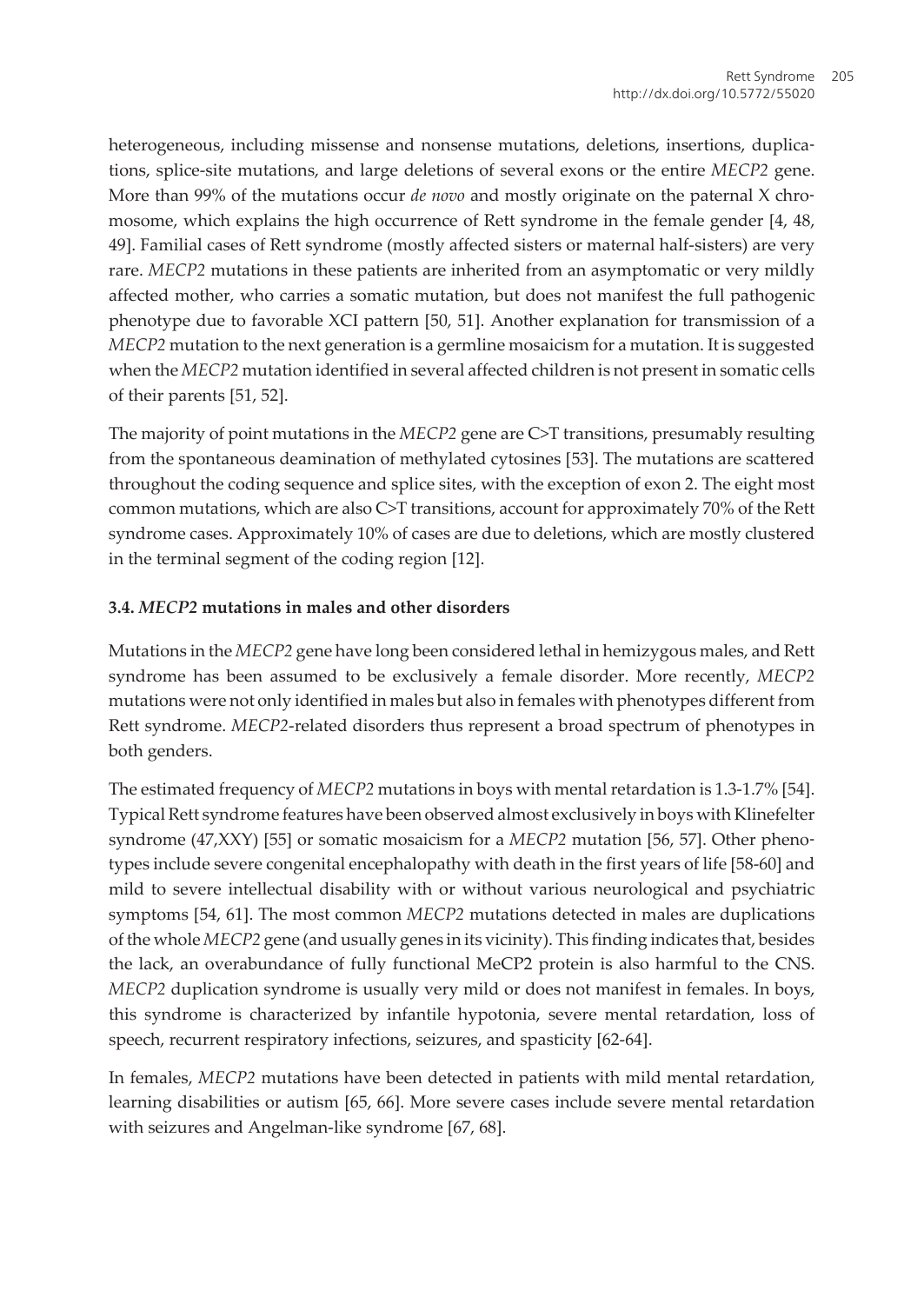### **3.5. MeCP2 protein**

The MeCP2 protein is ubiquitously expressed, but it is particularly abundant in the brain [[41,](#page-16-0) [69\]](#page-18-0). The protein levels are low during embryogenesis, but they progressively increase during postnatal neuronal maturation and synaptogenesis [\[70-75](#page-18-0)]. High expression of MeCP2 in mature neurons implies its involvement in postmitotic neuronal functions, such as the modulation of neuronal activity and plasticity [[12\]](#page-14-0).

MeCP2 occurs in two isoforms that arise from alternative splicing of exon 2, and they differ only by their N-termini (Figure 2). MeCP2 e1 (498 amino acids), generated by exons 1, 3, and 4, is the dominant MeCP2 isoform in the brain [\[76](#page-18-0)[-78](#page-19-0)]. The MeCP2 e2 isoform (486 amino acids) is encoded by exons 2, 3, and 4. Both isoforms were initially assumed to be functionally equivalent, but recent observations imply that additional isoform-specific functions may exist. This idea is strongly supported by the fact that no mutations in exon 2 have been found in Rett syndrome patients, which contrasts with the finding of identified mutations in exon 1. Thus, defects in MeCP2 e2 may lead to non-Rett phenotypes or fatally affect embryo viability [\[79](#page-19-0), [80\]](#page-19-0).



MBD: methyl-CpG-binding domain, TRD: transcriptional repression domain, C-ter: C-terminal domain, yellow boxes: nuclear localization signals.

**Figure 2.** MECP2 gene structure and the isoforms MeCP2 e1 and MeCP2 e2 with different N-termini due to alternative splicing of exon 2 and different translation start sites.

Apart from different N-terminal regions, both isoforms share the same amino acid sequence, including at least three functional domains and two nuclear localization signals (Figure 2). The methyl-CpG-binding domain (MBD) (amino acids 78-162) mediates binding to symmetrically methylated CpG dinucleotides [\[81](#page-19-0), [82](#page-19-0)], with a preference for CpGs with adjacent A/T-rich motifs [[83\]](#page-19-0). The MBD also binds to unmethylated four-way DNA junctions, which suggests the role of MeCP2 in higher-order chromatin interactions [[84](#page-19-0)]. The transcriptional repression domain (TRD) (amino acids 207-310) interacts with numerous proteins, such as co-repressor factors and histone deacetylases, HDAC1 and HDAC2. The nuclear localization signals (NLS)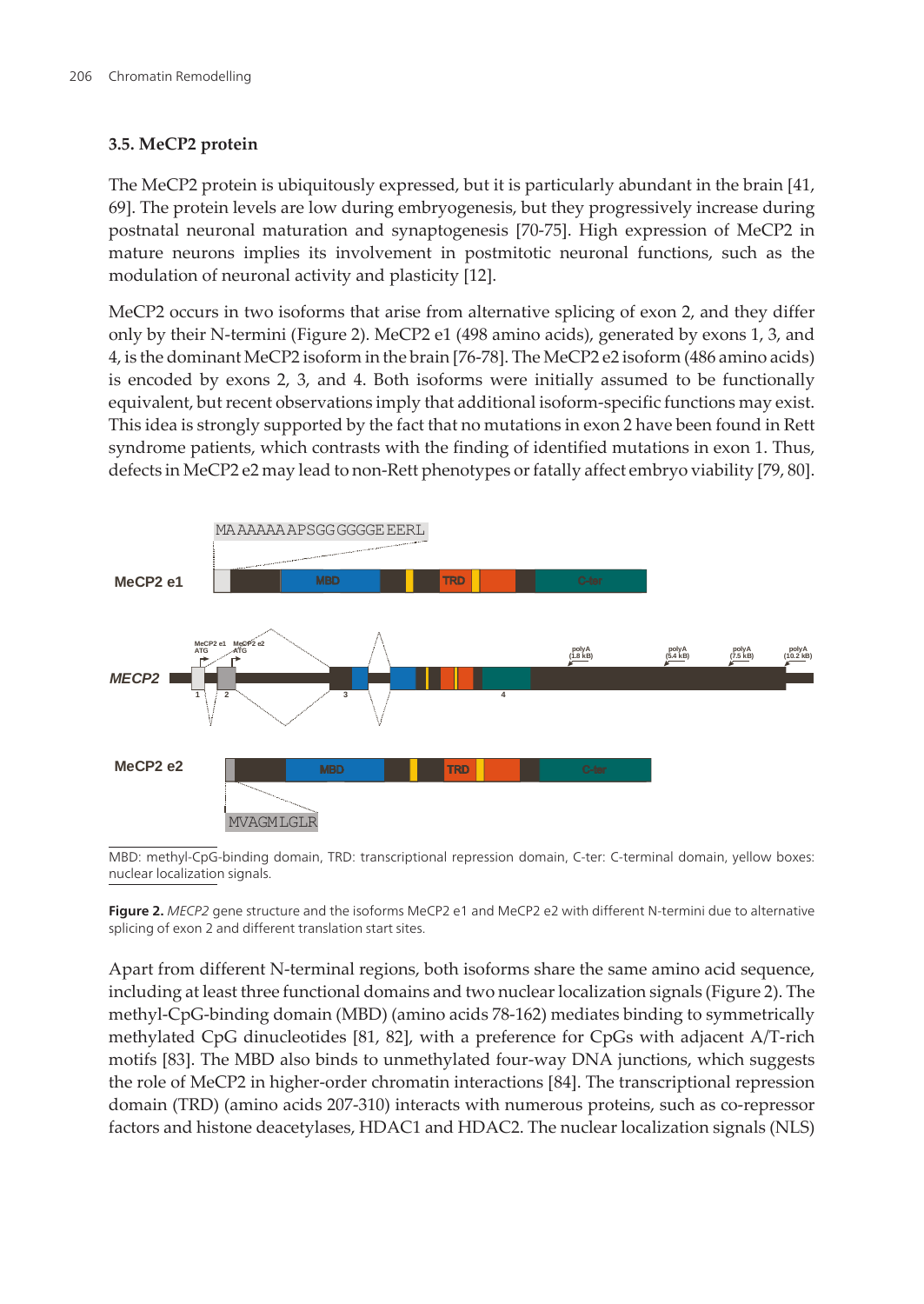(amino acids 173-193 and 255-271) mediate transportation of the protein into the nucleus [[85\]](#page-19-0). The C-terminal domain (amino acids 325-486) facilitates binding to DNA [\[86](#page-19-0)] and it most likely increases protein stability [[87\]](#page-19-0). This domain also contains conserved poly-proline motifs that can bind to group II WW domain splicing factors [[88\]](#page-19-0).

### **3.6. MeCP2 function**

The original model suggested that MeCP2 is a global transcriptional repressor [[89\]](#page-19-0), and it was based on *in vitro* experiments in which MeCP2 inhibited transcription from methylated promoters. Briefly, the protein binds to the promoters of target genes via its MBD, and the TRD then recruits the co-repressor Sin3A and HDACs [\[90](#page-20-0), [91\]](#page-20-0). These interactions lead to the deacetylation of histones, resulting in chromatin condensation and the repression of downstream genes. In addition to Sin3A, other co-repressors, such as c-Ski and N-CoR, may interact with MeCP2 [[92\]](#page-20-0). The compaction of chromatin can also be promoted through direct interaction with the C-terminal domain [[93\]](#page-20-0), which is an example of HDAC-independent MeCP2 mediated transcriptional repression. The TRD may also directly interact with transcription factor IIB; therefore, MeCP2 may silence transcription by interfering with the assembly of the transcriptional preinitiation complex [[94\]](#page-20-0). Additional factors interacting with the TRD include Brahma, which is a catalytic component of the SWI/SNF-related chromatin-remodeling complex (at least in NIH 3T3 cells) [[95\]](#page-20-0), DNA methyltransferase 1 [[96\]](#page-20-0), and ATRX, a SWI2/ SNF2 DNA helicase/ATPase [\[97](#page-20-0)].

Surprisingly, transcriptional profiling studies did not reveal major gene expression changes caused by the lack of functional MeCP2 protein [[98,](#page-20-0) [99](#page-20-0)]. These observations, together with additional evidence, implied that MeCP2 regulates the transcription of tissue-specific genes in specific brain regions during certain developmental stages instead of acting as a global repressor [[98,](#page-20-0) [100](#page-20-0)[-102\]](#page-21-0). However, recent studies suggest that MeCP2 reduces genome-wide transcriptional noise, potentially by repressing spurious transcription of repetitive elements [[103](#page-21-0), [104](#page-21-0)]. Surprisingly, MeCP2 also interacts with the transcriptional activator CREB, and its genomic distribution is often associated with actively transcribed genes [\[105,](#page-21-0) [106\]](#page-21-0). MeCP2 apparently has dual roles in transcriptional regulation as a repressor and as an activator, and it performs different downstream responses depending on the context.

MeCP2 additionally acts as an architectural chromatin protein that is involved in chromatin remodeling and nucleosome clustering, which is consistent with the fact that the majority of MeCP2-binding sites are located outside of genes [\[105,](#page-21-0) [107](#page-21-0)]. MeCP2 can bind *in vitro* to chromatin fibers and compact them into higher order structures [[93,](#page-20-0) [108, 109\]](#page-21-0).

For further complexity, MeCP2 may also be involved in RNA splicing. Its interaction with the RNA-binding protein Y box-binding protein 1 (YB-1) has been observed, and MeCP2-deficient mice showed aberrant alternative splicing patterns [[110](#page-21-0)].

MeCP2 functions are undeniably much more complex than initially anticipated [\(Figure 3\)](#page-9-0), although the precise mechanisms of their regulation remain unknown.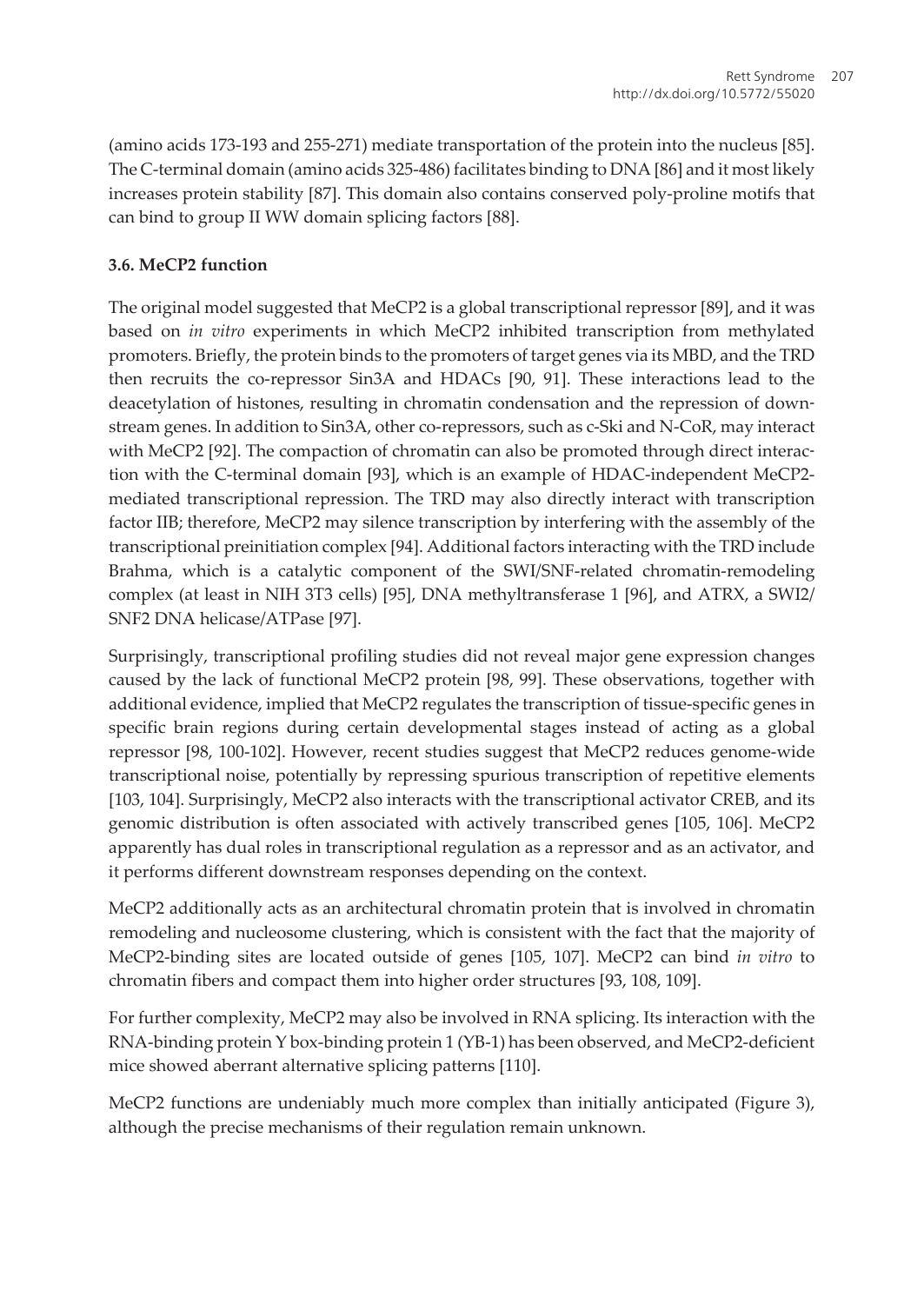<span id="page-9-0"></span>

**Figure 3.** Representation of multiple MeCP2 roles [\[111](#page-21-0)].

#### **3.7. MeCP2 target genes**

A comprehensive knowledge of the target genes that are controlled by MeCP2 is essential for understanding the pathomechanisms of Rett syndrome and subsequently developing effective therapeutic strategies. Multiple studies have attempted to identify genes with altered expres‐ sion in neuronal and nonneuronal tissues from Rett syndrome patients and mouse models, but these studies have often yielded conflicting results [\[102,](#page-21-0) [106](#page-21-0), [112,](#page-21-0) [113](#page-22-0)]. Nevertheless, several candidate target genes have been proposed (Table 2). One of the most extensively studied target genes is the brain-derived neurotrophic factor gene (*Bdnf*), which has been shown to be up and down regulated in an activity-dependent manner through MeCP2 phosphorylation in mice [\[113-115](#page-22-0)]. Other targets, such as the imprinted genes *Dlx5* and *Dlx6*, also revealed a novel mode of gene repression mediated by MeCP2 through the formation of a silent chromatin loop (Figure 3) [\[116, 117\]](#page-22-0).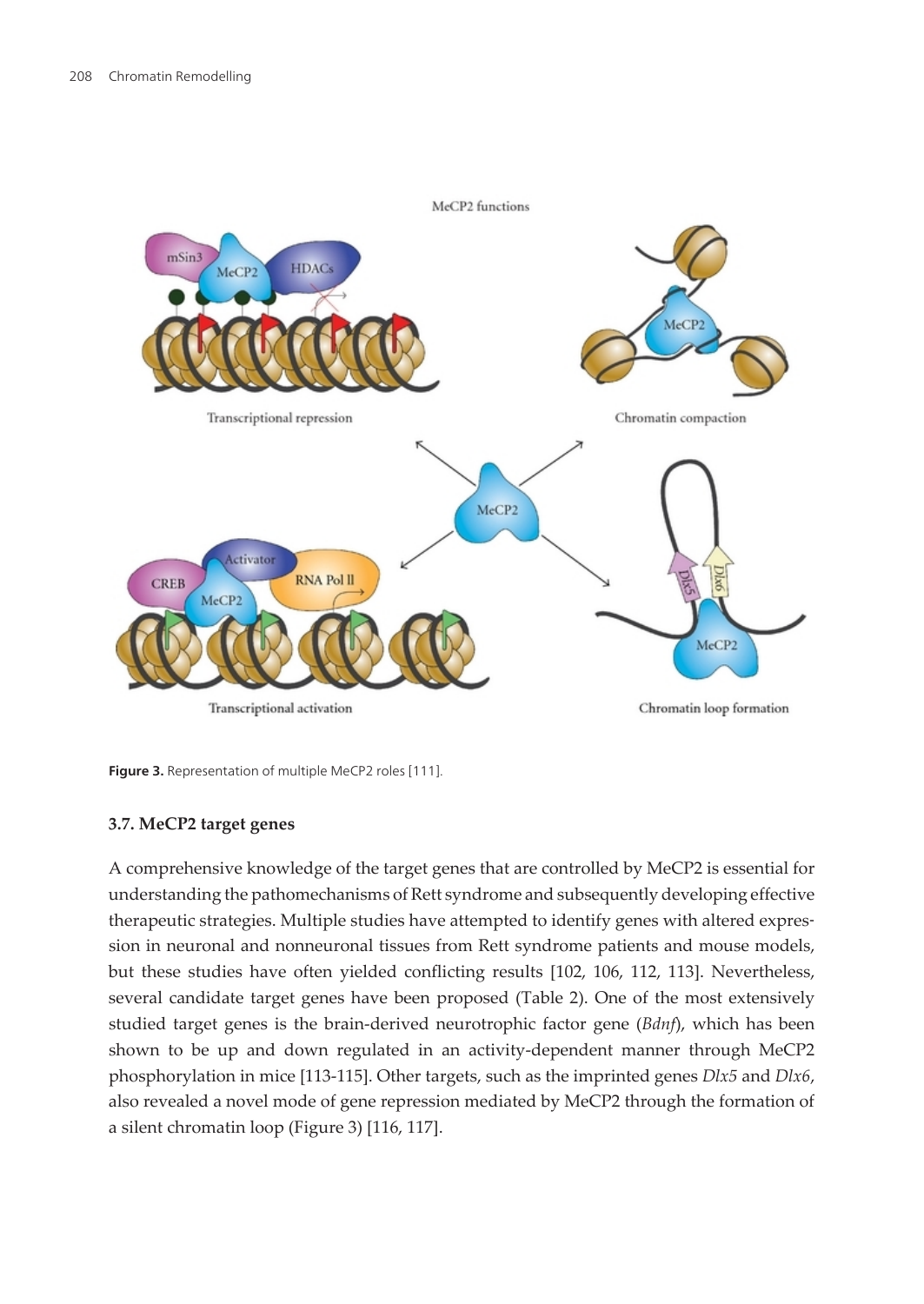| Gene                                                                                               | <b>Function</b>                                                                                                   | Reference  |
|----------------------------------------------------------------------------------------------------|-------------------------------------------------------------------------------------------------------------------|------------|
| UBE3A                                                                                              | member of ubiquitin proteasome pathway, transcriptional co-activator                                              | [118]      |
| GABRB3                                                                                             | neurotransmission (GABA-A receptor)                                                                               | [118]      |
| PCDHB1                                                                                             | cell adhesion                                                                                                     | $[119]$    |
| PCDH7                                                                                              | cell adhesion                                                                                                     | $[119]$    |
| Bdnf                                                                                               | neuronal development and survival, neuronal plasticity, learning and memory<br>(brain derived neurotropic factor) | [113, 114] |
| D/x5                                                                                               | neuronal transcription factor (probably involved in control of GABAergic<br>differentiation)                      | [116]      |
| Sgk1                                                                                               | hormone signaling (regulation of renal functions and blood pressure)                                              | [120]      |
| Fkbp5                                                                                              | hormone signaling (regulation of glucocorticoid receptor sensitivity)                                             | [120]      |
| Ugcrc1                                                                                             | member of mitochondrial respiratory chain                                                                         | [121]      |
| (D1, ID2, ID3, ID4 transcription factors (involved in cell differentiation and neural development) |                                                                                                                   | [122]      |
| FXYD1                                                                                              | ion channel regulator                                                                                             | [123]      |
| <b>IGFBP3</b>                                                                                      | hormone signaling (regulation of cell proliferation and apoptosis)                                                | [124]      |
| GDI1                                                                                               | regulation of GDP/GTP exchange                                                                                    | [112]      |
| APLP1                                                                                              | enhancer of neuronal apoptosis                                                                                    | [112]      |
| <b>CLU</b>                                                                                         | Extracellular molecular chaperone                                                                                 | [112]      |
| Crh                                                                                                | neuropeptide (regulation of neuroendocrine stress response)                                                       | [125]      |

**Table 2.** Some of MeCP2 target genes.

### **3.8. The effect of** *MECP2* **mutations on MeCP2 function**

Mutations in the *MECP2* gene are not likely to act in a dominant-negative mechanism because only one allele is active in each female cell due to XCI. The functional consequences of missense mutations on the function of the MeCP2 protein are sometimes especially difficult to predict. This difficulty is because testing the protein's various functions can be problematic because there are still many MeCP2 roles that are as yet unknown or not fully understood. Generally, mutations in the NLS prevent the transportation of the protein to the nucleus. Mutations located within the MBD reduce the affinity of the protein for methylated DNA [[87,](#page-19-0) [126\]](#page-23-0). However, several mutant proteins with mutations in the MBD have been shown to bind to heterochromatin [\[127\]](#page-23-0). Proteins with an intact MBD but with a mutated TRD retain their ability to bind to methylated DNA, but they have impaired repressing activity [\[87](#page-19-0)]. Other mutations may affect the stability or the structure (secondary or tertiary) of the protein, and they may interfere with other functions of the protein.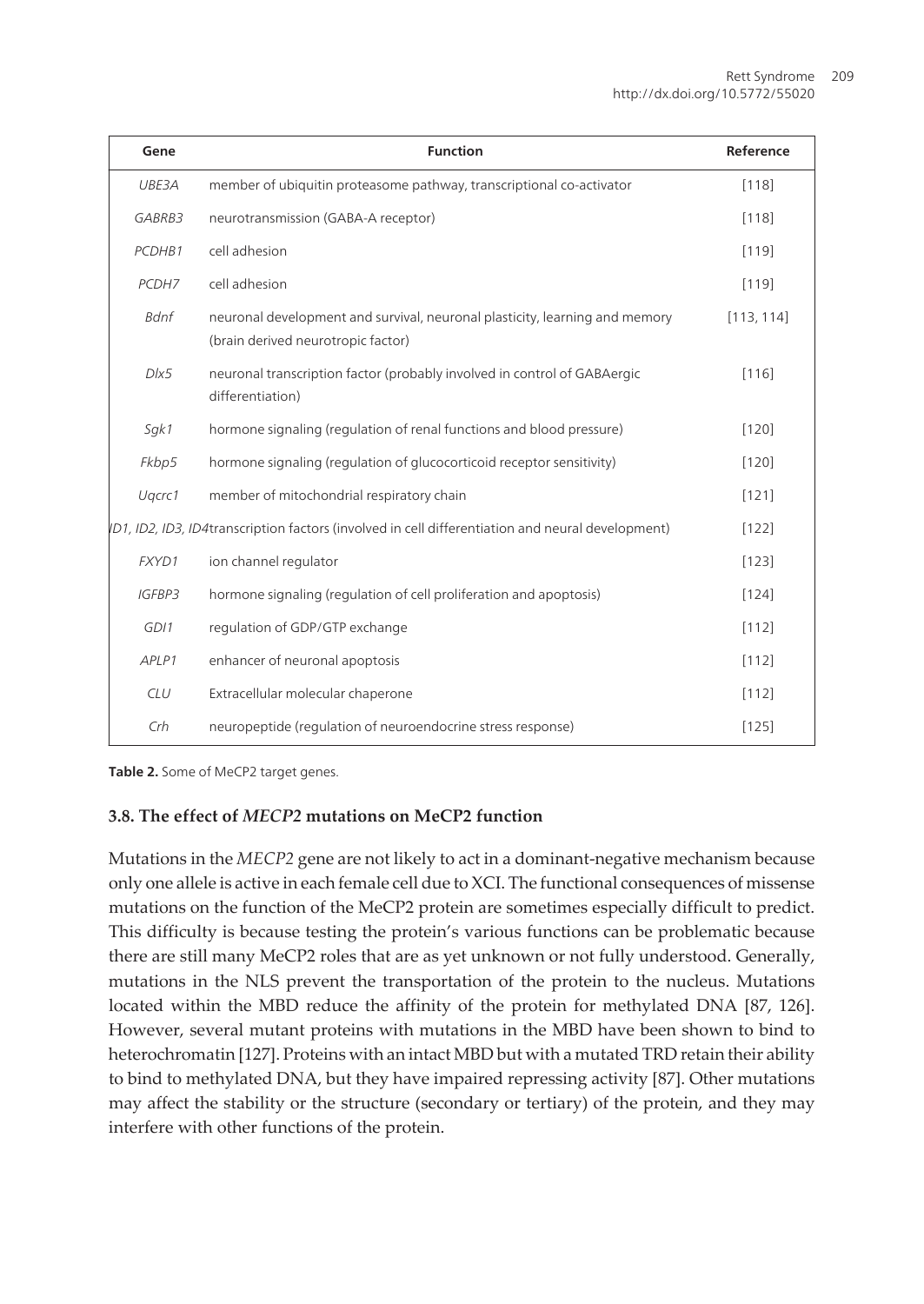#### **3.9. Genotype-phenotype correlation**

The severity of the clinical manifestations in Rett syndrome patients is widely variable and is relevant beyond the context of classic vs. atypical variants. Therefore, much effort has been devoted to uncovering the relationships between various *MECP2* mutations and the variability of clinical features. Such knowledge may provide information on the likely clinical profile of new cases with specific *MECP2* mutations and may be useful in designing specific preventive therapeutic interventions.

The general genotype-phenotype correlations were confirmed by numerous studies. As expected, patients with early truncating mutations (specifically p.R168X, p.R270X, p.R255X), large deletions of several exons, or the entire *MECP2* gene usually have the most severe clinical presentations. A milder phenotype is often associated with late truncating mutations that do not affect the MBD or the TRD, such as p.R294X. Interestingly, late truncating mutations together with the missense mutation p.R133C, which is located in the MBD, are frequently detected in patients with a preserved speech variant of Rett syndrome [\[128-133](#page-23-0)].

Despite some overall trends, considerable variability in clinical severity is often observed among patients with the same *MECP2* mutation [\[128, 130](#page-23-0), [134\]](#page-23-0). Such variations may be caused by a different XCI pattern. Favorable skewing of XCI has been observed in some patients with milder phenotypes [[135](#page-23-0)[-137\]](#page-24-0) and in asymptomatic carrier mothers [\[58](#page-17-0), [135,](#page-23-0) [138\]](#page-24-0). However, XCI cannot be used as the single predictor because, according to several studies, it has limitations in explaining all of the differences of Rett syndrome severity [\[139-141](#page-24-0)]. Other modulation factors have been considered, such as *BDNF* [\[142, 143\]](#page-24-0) and *APOE* [\[144\]](#page-24-0).

#### **3.10. Genetic counseling**

A negative result from the *MECP2* analysis (usually including analysis of the entire coding region and copy number analysis of large deletions/duplications) does not rule out the diagnosis of Rett syndrome because regulatory and non-coding regions are not routinely analyzed. The recurrence risk in a family with a single Rett syndrome case and an otherwise negative family history is very low (less than 0.5%) because the majority of *MECP2* mutations arise *de novo*. Mothers of the patients, however, should be tested for *MECP2* mutations found in their daughters to rule out the possibility of being asymptomatic carriers. In such case, the recurrence risk is 50%. Prenatal diagnosis may be performed even in pregnancies of non-carrier mothers due to the likelihood of germline mosaicism.

### **4. Management of Rett syndrome**

Currently, there is no effective cure for Rett syndrome. However, hopes for developing a targeted therapy have risen following the announcement of a study that rescued the pathological phenotype in a mouse model after postnatal reactivation of *Mecp2* [\[145, 146](#page-24-0)]. Treatment strategies are currently symptomatic and preventive. These strategies are aimed at ameliorating specific symptoms, such as seizures, mood disturbances, sleeping and feeding problems, as well as maintaining and improving motor and communication functions.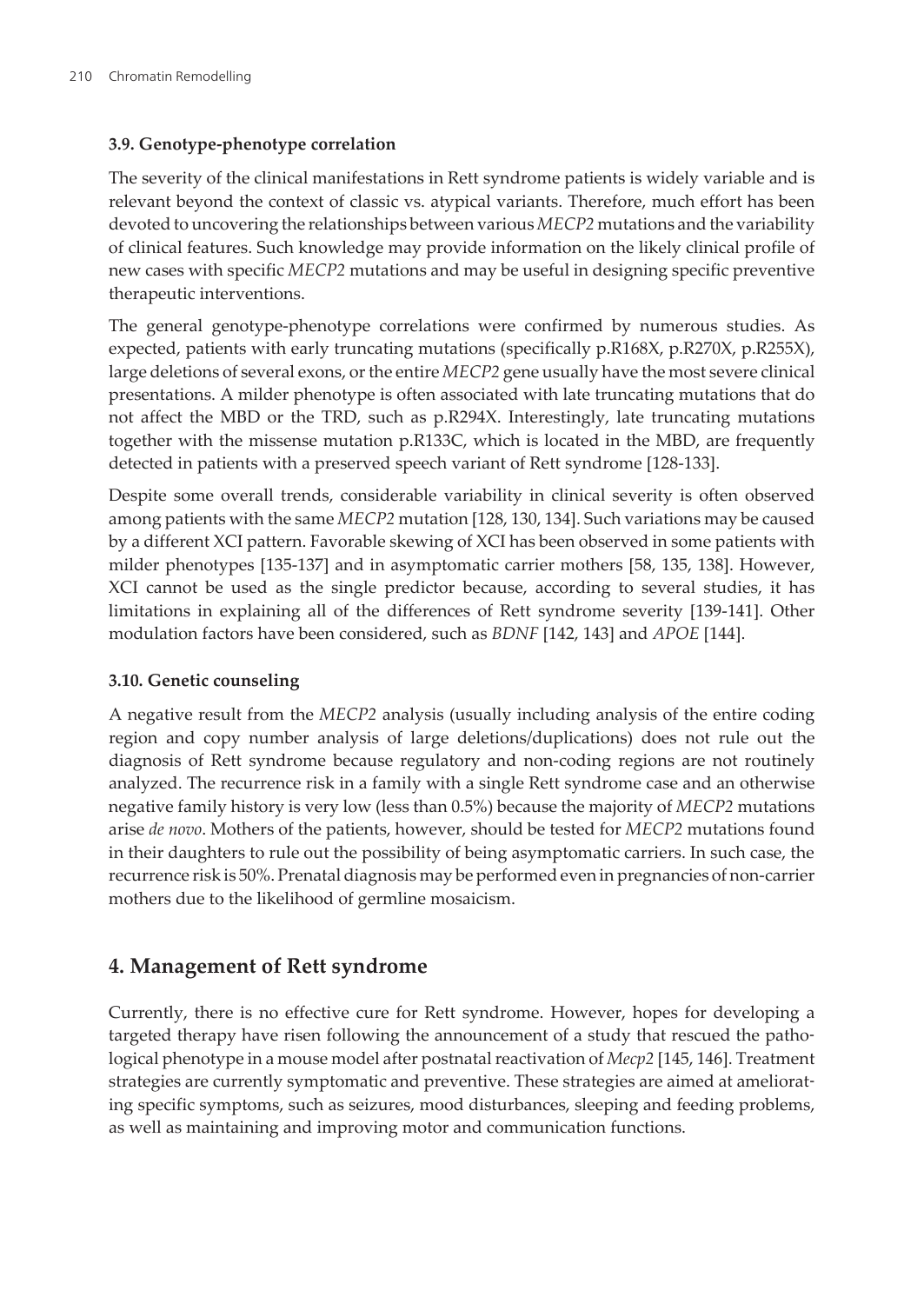Rehabilitation programs and physical therapy help to control and improve balance and movement, maintain flexibility and strengthen muscles. These programs should be adapted to the patient's individual state and needs. Proper physical therapy is also important for preventing joint contractures and other deformities, such as scoliosis. Occupational therapy is recommended for improving purposeful hand use and to attenuate stereotypic hand movements. Particular care should be taken to preserve and maintain alternative communication (eye contact, eye pointing, facial expressions, signs, etc.) and thereby improving social interactions. Receiving necessary nutrients and maintaining an adequate weight may result in improved growth. To ensure appropriate caloric and nutritional intake, a highfat, high-calorie diet or gastrostomy feeding may be required. Sufficient intake of fluid and high-fiber food is necessary to prevent constipation. The patients with cardiac conduction defects (such as prolonged QT $_{\rm c}$  intervals) should avoid certain medications, which may worsen the condition. These medications include several antipsychotics (thioridazine, tricyclic antidepressants), certain antiarrhythmics (quinidine, sotalol, amiodarone), and antibiotics (erythromycin) [[147](#page-24-0)].

Early diagnosis and intervention, together with life-long management focused on each patient's specific needs, can significantly improve the health, quality of life, and longevity of patients with Rett syndrome.

### **5. Conclusion**

Much progress has been made in the identification of the multiple roles of the MeCP2 protein in the brain since its discovery. Nevertheless, many mysteries still remain in understanding the precise mechanisms of how *MECP2* mutations affect protein function and subsequently contribute to the pathogenesis of Rett syndrome. A significant phenotypic overlap between Rett syndrome and several neurodevelopmental disorders implies that a common pathogenic process may induce or at least contribute to these conditions. The identification of pathogenic *MECP2* mutations in a portion of patients without the classic Rett syndrome phenotype strengthens this theory. Understanding the molecular pathology underlying Rett syndrome will therefore shed more light on the role of epigenetic modifications in neuronal development and function, and it may provide insight into the pathogenesis of other neurodevelopmental disorders.

### **Acknowledgements**

I would like to thank prof. Pavel Martasek, MD, Ph.D. for helpful discussions and critical reading of the manuscript. The author was supported by grants NT 13120-4/2012, MZCR RVO-VFN64165/2012, P24/LF1/3, and UNCE 204011/2012.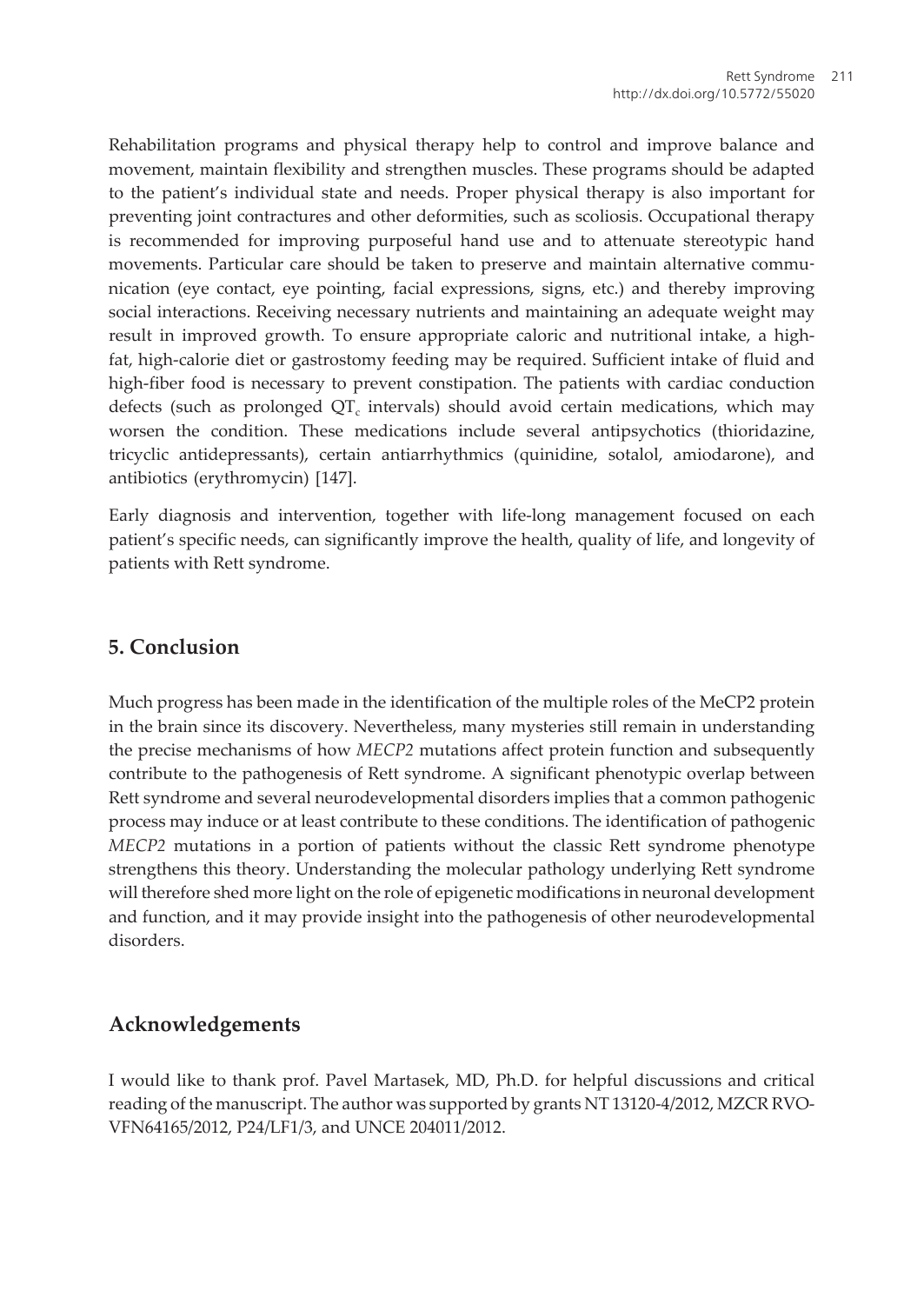# <span id="page-13-0"></span>**Author details**

Daniela Zahorakova\*

Address all correspondence to: Daniela.Zahorakova@lf1.cuni.cz

Department of Pediatrics and Adolescent Medicine, First Faculty of Medicine Charles Uni‐ versity and General Teaching Hospital, Prague, Czech Republic

## **References**

- [1] Rett A. [On a unusual brain atrophy syndrome in hyperammonemia in childhood]. Wiener Medizinische Wochenschrift 1966;116(37): 723-6.
- [2] Hagberg B, Aicardi J, Dias K, Ramos O. A progressive syndrome of autism, demen‐ tia, ataxia, and loss of purposeful hand use in girls: Rett's syndrome: report of 35 cases. Annals of Neurology 1983;14(4): 471-9.
- [3] Hagberg B, Goutieres F, Hanefeld F, Rett A, Wilson J. Rett syndrome: criteria for in‐ clusion and exclusion. Brain and Development 1985;7(3): 372-3.
- [4] Amir RE, Van den Veyver IB, Wan M, Tran CQ, Francke U, Zoghbi HY. Rett syn‐ drome is caused by mutations in X-linked MECP2, encoding methyl-CpG-binding protein 2. Nature Genetics 1999;23(2): 185-8.
- [5] Hagberg B, Hanefeld F, Percy A, Skjeldal O. An update on clinically applicable diag‐ nostic criteria in Rett syndrome. Comments to Rett Syndrome Clinical Criteria Con‐ sensus Panel Satellite to European Paediatric Neurology Society Meeting, Baden Baden, Germany, 11 September 2001. European Journal of Paediatric Neurology 2002;6(5): 293-7.
- [6] Laurvick CL, de Klerk N, Bower C, Christodoulou J, Ravine D, Ellaway C, et al. Rett syndrome in Australia: a review of the epidemiology. Journal of Pediatrics 2006;148(3): 347-52.
- [7] Ellaway C, Christodoulou J. Rett syndrome: clinical update and review of recent genetic advances. Journal of Paediatrics and Child Health 1999;35(5): 419-26.
- [8] Kerr AM. Early clinical signs in the Rett disorder. Neuropediatrics 1995;26(2): 67-71.
- [9] Burford B, Kerr AM, Macleod HA. Nurse recognition of early deviation in develop‐ ment in home videos of infants with Rett disorder. Journal of Intellectual Disability Research 2003;47(Pt 8): 588-96.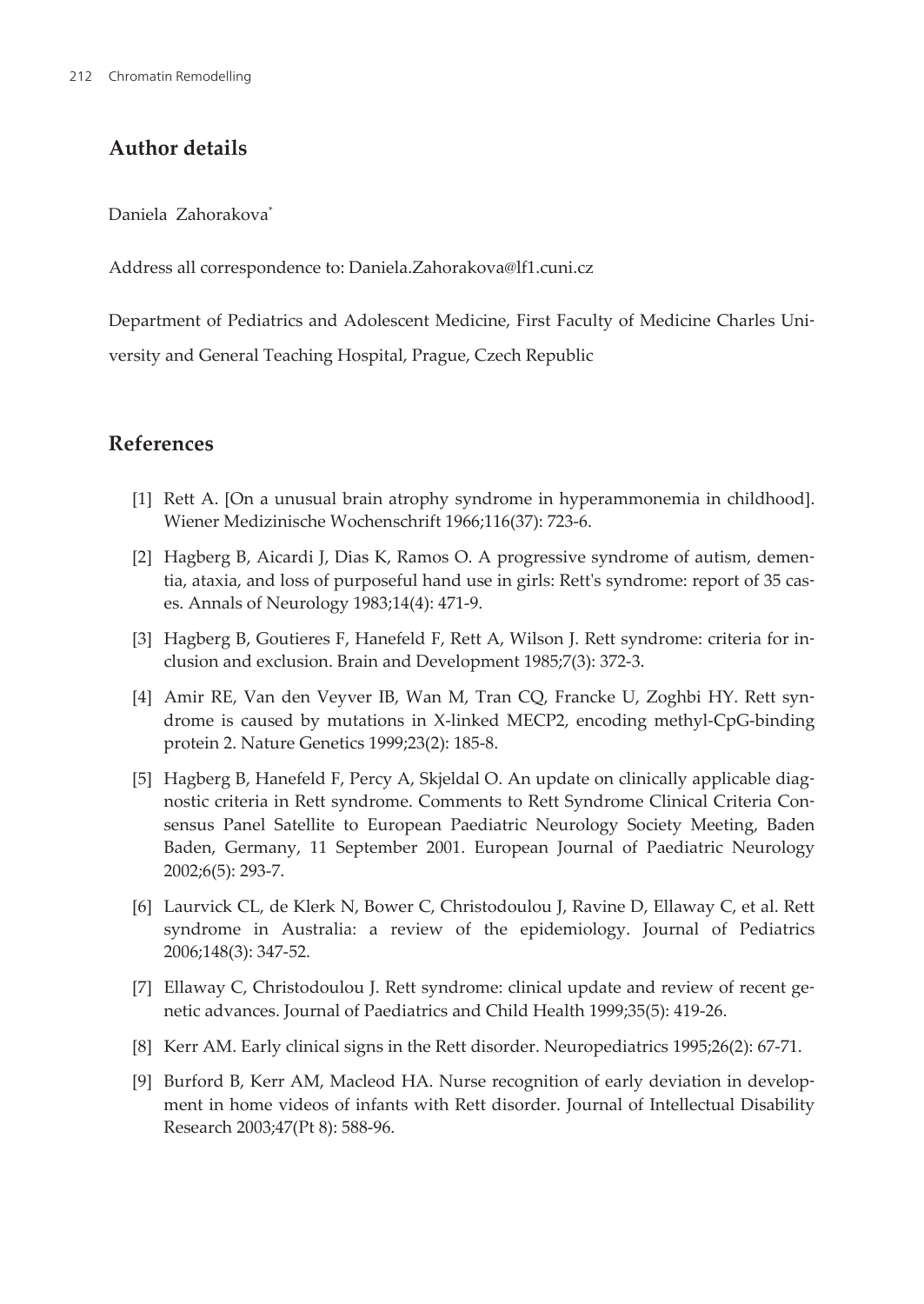- <span id="page-14-0"></span>[10] Einspieler C, Kerr AM, Prechtl HF. Abnormal general movements in girls with Rett disorder: the first four months of life. Brain and Development 2005;27 Suppl 1: S8- S13.
- [11] Smeets EE, Pelc K, Dan B. Rett Syndrome. Molecular Syndromology 2011;2(3-5): 113-27.
- [12] Chahrour M, Zoghbi HY. The story of Rett syndrome: from clinic to neurobiology. Neuron 2007;56(3): 422-37.
- [13] Nomura Y, Segawa M. Natural history of Rett syndrome. Journal of Child Neurology 2005;20(9): 764-8.
- [14] Shahbazian MD, Zoghbi HY. Rett syndrome and MeCP2: linking epigenetics and neuronal function. American Journal of Human Genetics 2002;71(6): 1259-72.
- [15] Nomura Y. Early behavior characteristics and sleep disturbance in Rett syndrome. Brain and Development 2005;27 Suppl 1: S35-S42.
- [16] Nomura Y, Segawa M. Motor symptoms of the Rett syndrome: abnormal muscle tone, posture, locomotion and stereotyped movement. Brain and Development 1992;14 Suppl: S21-8.
- [17] Hagberg B. Rett syndrome: clinical peculiarities and biological mysteries. Acta Pae‐ diatrica 1995;84(9): 971-6.
- [18] Glaze DG, Frost JD, Jr., Zoghbi HY, Percy AK. Rett's syndrome. Correlation of electroencephalographic characteristics with clinical staging. Archives of Neurology 1987;44(10): 1053-6.
- [19] Steffenburg U, Hagberg G, Hagberg B. Epilepsy in a representative series of Rett syn‐ drome. Acta Paediatrica 2001;90(1): 34-9.
- [20] Jian L, Nagarajan L, de Klerk N, Ravine D, Bower C, Anderson A, et al. Predictors of seizure onset in Rett syndrome. Journal of Pediatrics 2006;149(4): 542-7.
- [21] Witt Engerstrom I. Age-related occurrence of signs and symptoms in the Rett syndrome. Brain and Development 1992;14 Suppl: S11-20.
- [22] Mount RH, Hastings RP, Reilly S, Cass H, Charman T. Behavioural and emotional features in Rett syndrome. Disability and Rehabilitation 2001;23(3-4): 129-38.
- [23] Hagberg B, Witt-Engerstrom I. Rett syndrome: a suggested staging system for de‐ scribing impairment profile with increasing age towards adolescence. American Journal of Medical Genetics Suppl 1986;1: 47-59.
- [24] Roze E, Cochen V, Sangla S, Bienvenu T, Roubergue A, Leu-Semenescu S, et al. Rett syndrome: an overlooked diagnosis in women with stereotypic hand movements, psychomotor retardation, Parkinsonism, and dystonia? Movement Disorders 2007;22(3): 387-9.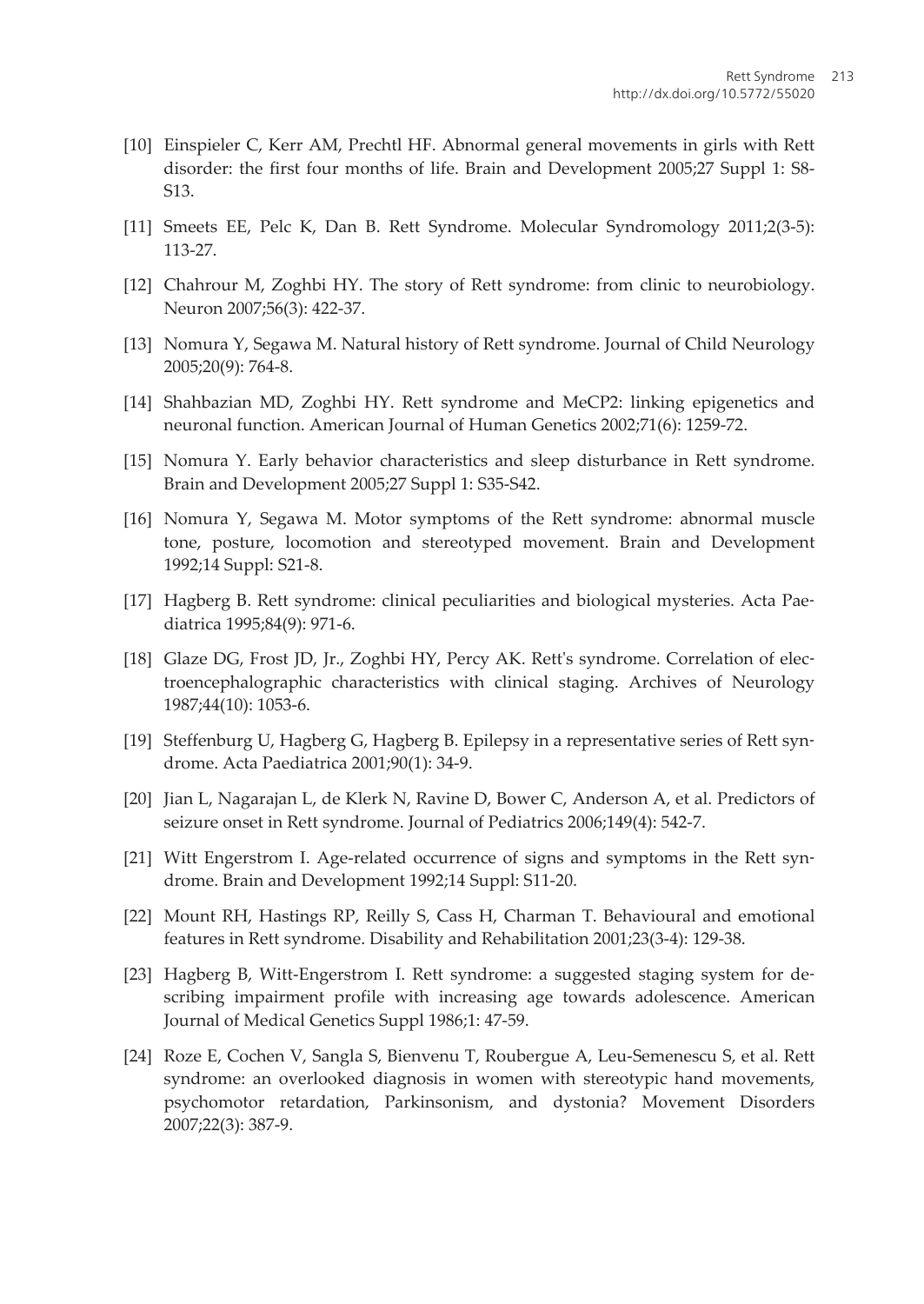- <span id="page-15-0"></span>[25] Kerr AM, Armstrong DD, Prescott RJ, Doyle D, Kearney DL. Rett syndrome: analysis of deaths in the British survey. European Child & Adolescent Psychiatry 1997;6 Suppl 1: 71-4.
- [26] Guideri F, Acampa M, Hayek G, Zappella M, Di Perri T. Reduced heart rate variabili‐ ty in patients affected with Rett syndrome. A possible explanation for sudden death. Neuropediatrics 1999;30(3): 146-8.
- [27] Kerr AM, Julu PO. Recent insights into hyperventilation from the study of Rett syndrome. Archives of Disease in Childhood 1999;80(4): 384-7.
- [28] Holm VA. Physical growth and development in patients with Rett syndrome. American Journal of Medical Genetics Suppl 1986;1: 119-26.
- [29] Neul JL, Kaufmann WE, Glaze DG, Christodoulou J, Clarke AJ, Bahi-Buisson N, et al. Rett syndrome: revised diagnostic criteria and nomenclature. Annals of Neurology 2010;68(6): 944-50.
- [30] Hagberg B. Clinical manifestations and stages of Rett syndrome. Mental Retardation and Developmental Disabilities Research Reviews 2002;8(2): 61-5.
- [31] Zappella M. The Rett girls with preserved speech. Brain and Development 1992;14(2): 98-101.
- [32] Hanefeld F. The clinical pattern of the Rett syndrome. Brain and Development 1985;7(3): 320-5.
- [33] Hagberg BA, Skjeldal OH. Rett variants: a suggested model for inclusion criteria. Pediatric Neurology 1994;11(1): 5-11.
- [34] Tao J, Van Esch H, Hagedorn-Greiwe M, Hoffmann K, Moser B, Raynaud M, et al. Mutations in the X-linked cyclin-dependent kinase-like 5 (CDKL5/STK9) gene are associated with severe neurodevelopmental retardation. American Journal of Human Genetics 2004;75(6): 1149-54.
- [35] Ariani F, Hayek G, Rondinella D, Artuso R, Mencarelli MA, Spanhol-Rosseto A, et al. FOXG1 is responsible for the congenital variant of Rett syndrome. American Journal of Human Genetics 2008;83(1): 89-93.
- [36] Killian W. On the genetics of Rett syndrome: analysis of family and pedigree data. American Journal of Medical Genetics Suppl 1986;1: 369-76.
- [37] D'Esposito M, Quaderi NA, Ciccodicola A, Bruni P, Esposito T, D'Urso M, et al. Isola‐ tion, physical mapping, and northern analysis of the X-linked human gene encoding methyl CpG-binding protein, MECP2. Mammalian Genome 1996;7(7): 533-5.
- [38] Sirianni N, Naidu S, Pereira J, Pillotto RF, Hoffman EP. Rett syndrome: confirmation of X-linked dominant inheritance, and localization of the gene to Xq28. American Journal of Human Genetics 1998;63(5): 1552-8.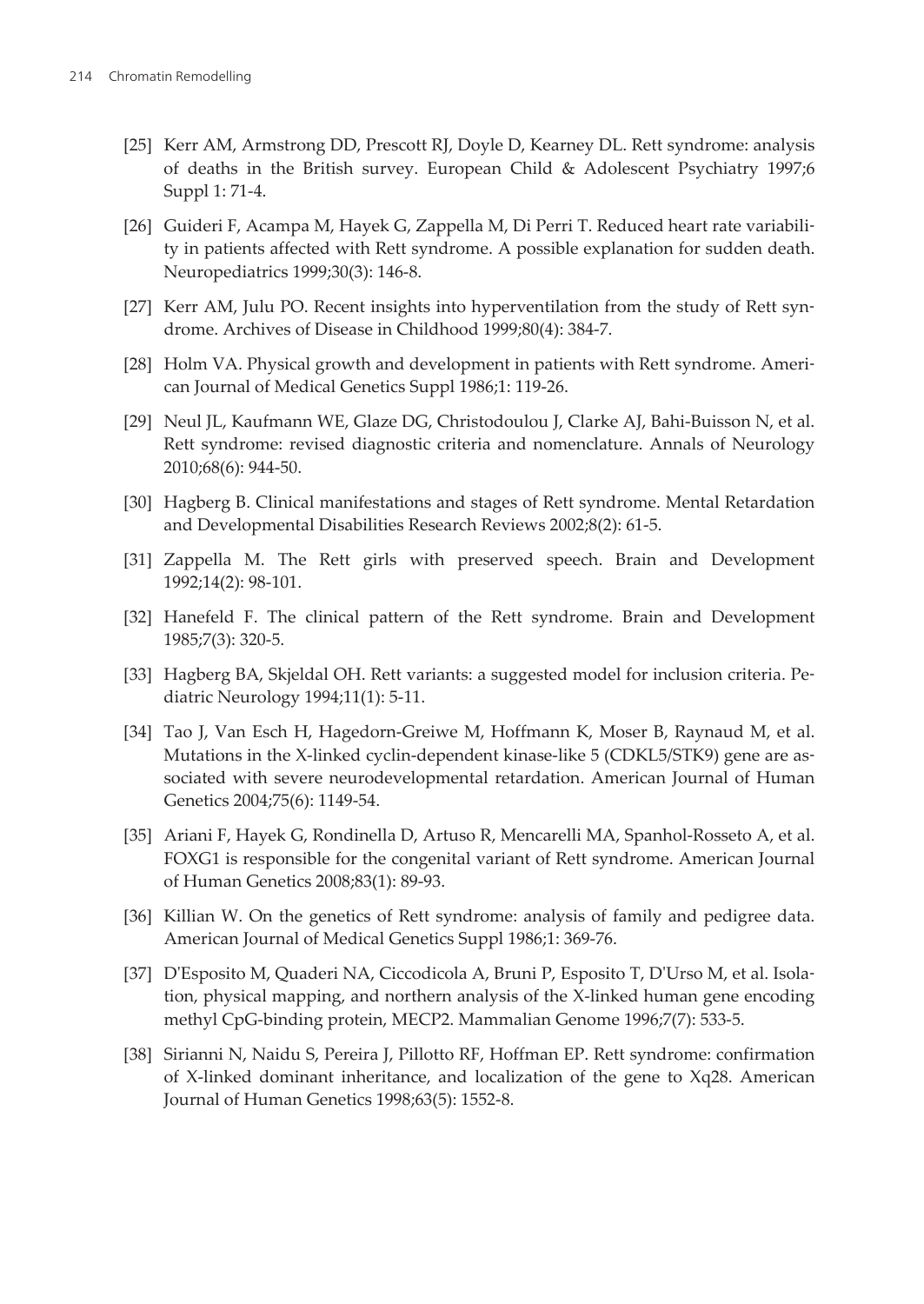- <span id="page-16-0"></span>[39] Coy JF, Sedlacek Z, Bachner D, Delius H, Poustka A. A complex pattern of evolutionary conservation and alternative polyadenylation within the long 3"-untranslated re‐ gion of the methyl-CpG-binding protein 2 gene (MeCP2) suggests a regulatory role in gene expression. Human Molecular Genetics 1999;8(7): 1253-62.
- [40] Reichwald K, Thiesen J, Wiehe T, Weitzel J, Poustka WA, Rosenthal A, et al. Comparative sequence analysis of the MECP2-locus in human and mouse reveals new transcribed regions. Mammalian Genome 2000;11(3): 182-90.
- [41] Shahbazian MD, Antalffy B, Armstrong DL, Zoghbi HY. Insight into Rett syndrome: MeCP2 levels display tissue- and cell-specific differences and correlate with neuronal maturation. Human Molecular Genetics 2002;11(2): 115-24.
- [42] Pelka GJ, Watson CM, Christodoulou J, Tam PP. Distinct expression profiles of Mecp2 transcripts with different lengths of 3'UTR in the brain and visceral organs during mouse development. Genomics 2005;85(4): 441-52.
- [43] Santos M, Yan J, Temudo T, Oliveira G, Vieira JP, Fen J, et al. Analysis of highly conserved regions of the 3'UTR of MECP2 gene in patients with clinical diagnosis of Rett syndrome and other disorders associated with mental retardation. Disease Markers 2008;24(6): 319-24.
- [44] Percy AK. Rett syndrome: recent research progress. Journal of Child Neurology 2008;23(5): 543-9.
- [45] Psoni S, Sofocleous C, Traeger-Synodinos J, Kitsiou-Tzeli S, Kanavakis E, Fryssira-Kanioura H. MECP2 mutations and clinical correlations in Greek children with Rett syndrome and associated neurodevelopmental disorders. Brain and Development 2012;34(6): 487-95.
- [46] Raizis AM, Saleem M, MacKay R, George PM. Spectrum of MECP2 mutations in New Zealand Rett syndrome patients. The New Zealand Medical Journal 2009;122(1296): 21-8.
- [47] Stenson PD, Ball EV, Mort M, Phillips AD, Shiel JA, Thomas NS, et al. Human Gene Mutation Database (HGMD): 2003 update. Human Mutation 2003;21(6): 577-81.
- [48] Girard M, Couvert P, Carrie A, Tardieu M, Chelly J, Beldjord C, et al. Parental origin of de novo MECP2 mutations in Rett syndrome. European Journal of Human Genet‐ ics 2001;9(3): 231-6.
- [49] Trappe R, Laccone F, Cobilanschi J, Meins M, Huppke P, Hanefeld F, et al. MECP2 mutations in sporadic cases of Rett syndrome are almost exclusively of paternal ori‐ gin. American Journal of Human Genetics 2001;68(5): 1093-101.
- [50] Knudsen GP, Neilson TC, Pedersen J, Kerr A, Schwartz M, Hulten M, et al. Increased skewing of X chromosome inactivation in Rett syndrome patients and their mothers. European Journal of Human Genetics 2006;14(11): 1189-94.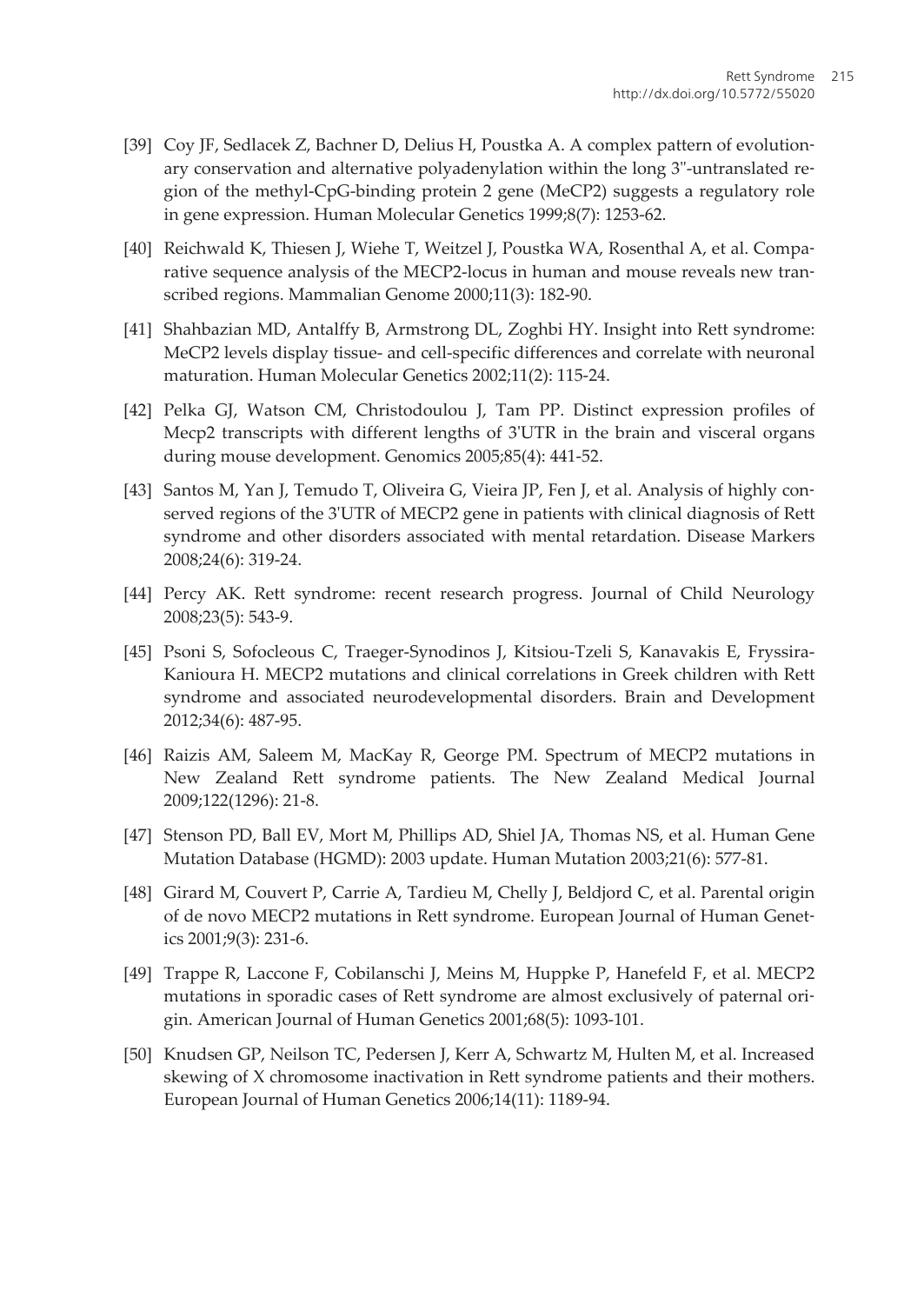- <span id="page-17-0"></span>[51] Wan M, Lee SS, Zhang X, Houwink-Manville I, Song HR, Amir RE, et al. Rett syndrome and beyond: recurrent spontaneous and familial MECP2 mutations at CpG hotspots. American Journal of Human Genetics 1999;65(6): 1520-9.
- [52] Mari F, Caselli R, Russo S, Cogliati F, Ariani F, Longo I, et al. Germline mosaicism in Rett syndrome identified by prenatal diagnosis. Clinical Genetics 2005;67(3): 258-60.
- [53] Lee SS, Wan M, Francke U. Spectrum of MECP2 mutations in Rett syndrome. Brain and Development 2001;23 Suppl 1: S138-43.
- [54] Villard L. MECP2 mutations in males. Journal of Medical Genetics 2007;44(7): 417-23.
- [55] Schwartzman JS, Bernardino A, Nishimura A, Gomes RR, Zatz M. Rett syndrome in a boy with a 47,XXY karyotype confirmed by a rare mutation in the MECP2 gene. Neuropediatrics 2001;32(3): 162-4.
- [56] Armstrong J, Pineda M, Aibar E, Gean E, Monros E. Classic Rett syndrome in a boy as a result of somatic mosaicism for a MECP2 mutation. Annals of Neurology 2001;50(5): 692.
- [57] Pieras JI, Munoz-Cabello B, Borrego S, Marcos I, Sanchez J, Madruga M, et al. Somat‐ ic mosaicism for Y120X mutation in the MECP2 gene causes atypical Rett syndrome in a male. Brain and Development 2011;33(7): 608-11.
- [58] Villard L, Kpebe A, Cardoso C, Chelly PJ, Tardieu PM, Fontes M. Two affected boys in a Rett syndrome family: clinical and molecular findings. Neurology 2000;55(8): 1188-93.
- [59] Geerdink N, Rotteveel JJ, Lammens M, Sistermans EA, Heikens GT, Gabreels FJ, et al. MECP2 mutation in a boy with severe neonatal encephalopathy: clinical, neuropathological and molecular findings. Neuropediatrics 2002;33(1): 33-6.
- [60] Lundvall M, Samuelsson L, Kyllerman M. Male Rett phenotypes in T158M and R294X MeCP2-mutations. Neuropediatrics 2006;37(5): 296-301.
- [61] Moog U, Smeets EE, van Roozendaal KE, Schoenmakers S, Herbergs J, Schoonbrood-Lenssen AM, et al. Neurodevelopmental disorders in males related to the gene causing Rett syndrome in females (MECP2). European Journal of Paediatric Neurology 2003;7(1): 5-12.
- [62] Van Esch H, Bauters M, Ignatius J, Jansen M, Raynaud M, Hollanders K, et al. Dupli‐ cation of the MECP2 region is a frequent cause of severe mental retardation and pro‐ gressive neurological symptoms in males. American Journal of Human Genetics 2005;77(3): 442-53.
- [63] Van Esch H. MECP2 Duplication Syndrome. Molecular Syndromology 2012;2(3-5): 128-36.
- [64] Ramocki MB, Tavyev YJ, Peters SU. The MECP2 duplication syndrome. American Journal of Medical Genetics Part A 2010;152A(5): 1079-88.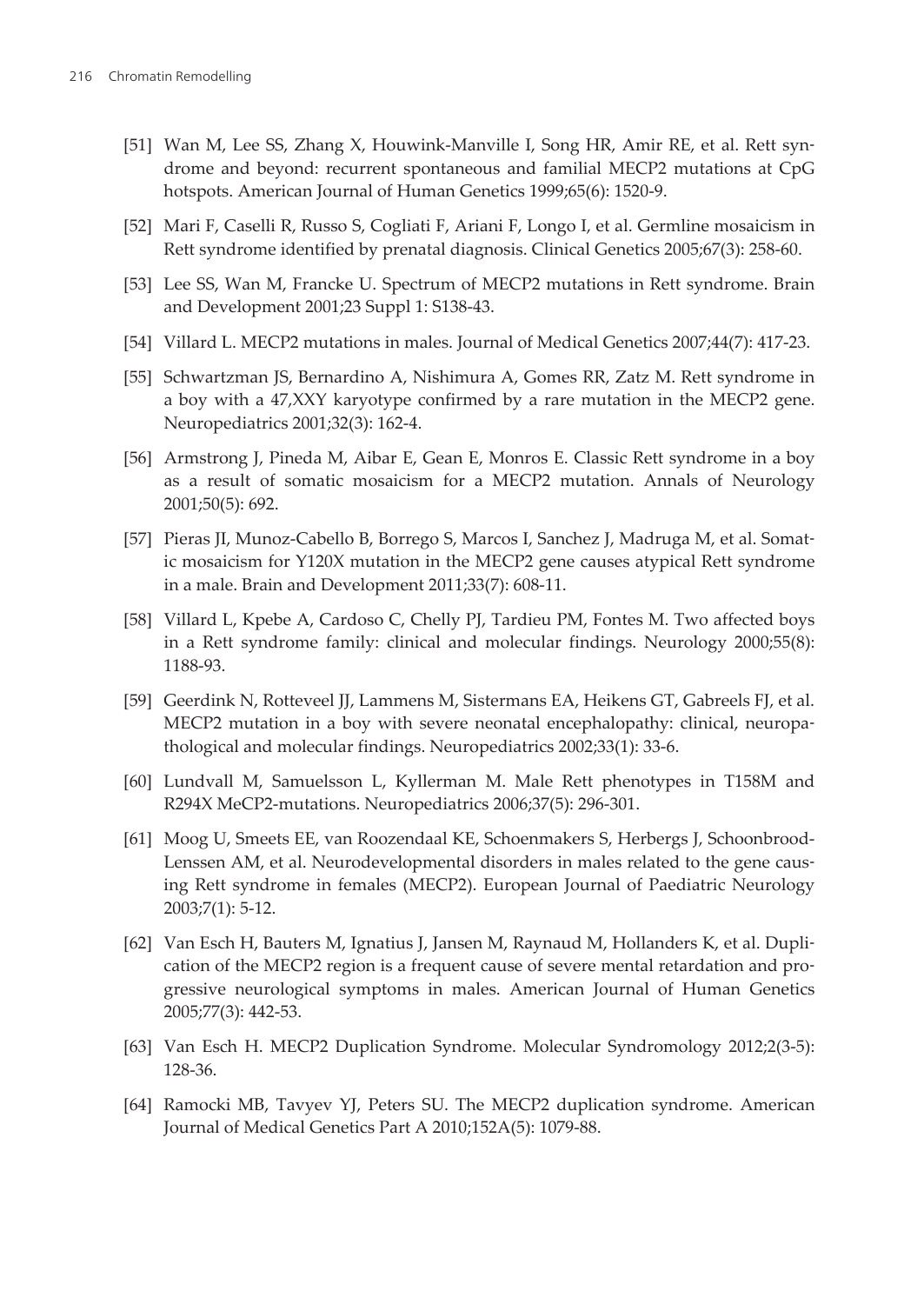- <span id="page-18-0"></span>[65] Lam CW, Yeung WL, Ko CH, Poon PM, Tong SF, Chan KY, et al. Spectrum of mutations in the MECP2 gene in patients with infantile autism and Rett syndrome. Journal of Medical Genetics 2000;37(12): E41.
- [66] Carney RM, Wolpert CM, Ravan SA, Shahbazian M, Ashley-Koch A, Cuccaro ML, et al. Identification of MeCP2 mutations in a series of females with autistic disorder. Pe‐ diatric Neurology 2003;28(3): 205-11.
- [67] Watson P, Black G, Ramsden S, Barrow M, Super M, Kerr B, et al. Angelman syn‐ drome phenotype associated with mutations in MECP2, a gene encoding a methyl CpG binding protein. Journal of Medical Genetics 2001;38(4): 224-8.
- [68] Milani D, Pantaleoni C, D'Arrigo S, Selicorni A, Riva D. Another patient with MECP2 mutation without classic Rett syndrome phenotype. Pediatric Neurology 2005;32(5): 355-7.
- [69] LaSalle JM, Goldstine J, Balmer D, Greco CM. Quantitative localization of heteroge‐ neous methyl-CpG-binding protein 2 (MeCP2) expression phenotypes in normal and Rett syndrome brain by laser scanning cytometry. Human Molecular Genetics 2001;10(17): 1729-40.
- [70] Cohen DR, Matarazzo V, Palmer AM, Tu Y, Jeon OH, Pevsner J, et al. Expression of MeCP2 in olfactory receptor neurons is developmentally regulated and occurs before synaptogenesis. Molecular and Cellular Neuroscience 2003;22(4): 417-29.
- [71] Jung BP, Jugloff DG, Zhang G, Logan R, Brown S, Eubanks JH. The expression of methyl CpG binding factor MeCP2 correlates with cellular differentiation in the de‐ veloping rat brain and in cultured cells. Journal of Neurobiology 2003;55(1): 86-96.
- [72] Samaco RC, Nagarajan RP, Braunschweig D, LaSalle JM. Multiple pathways regulate MeCP2 expression in normal brain development and exhibit defects in autism-spec‐ trum disorders. Human Molecular Genetics 2004;13(6): 629-39.
- [73] Kishi N, Macklis JD. Dissecting MECP2 function in the central nervous system. Journal of Child Neurology 2005;20(9): 753-9.
- [74] Smrt RD, Eaves-Egenes J, Barkho BZ, Santistevan NJ, Zhao C, Aimone JB, et al. Mecp2 deficiency leads to delayed maturation and altered gene expression in hippocampal neurons. Neurobiology of Disease 2007;27(1): 77-89.
- [75] Swanberg SE, Nagarajan RP, Peddada S, Yasui DH, LaSalle JM. Reciprocal co-regula‐ tion of EGR2 and MECP2 is disrupted in Rett syndrome and autism. Human Molecular Genetics 2009;18(3): 525-34.
- [76] Mnatzakanian GN, Lohi H, Munteanu I, Alfred SE, Yamada T, MacLeod PJ, et al. A previously unidentified MECP2 open reading frame defines a new protein isoform relevant to Rett syndrome. Nature Genetics 2004;36(4): 339-41.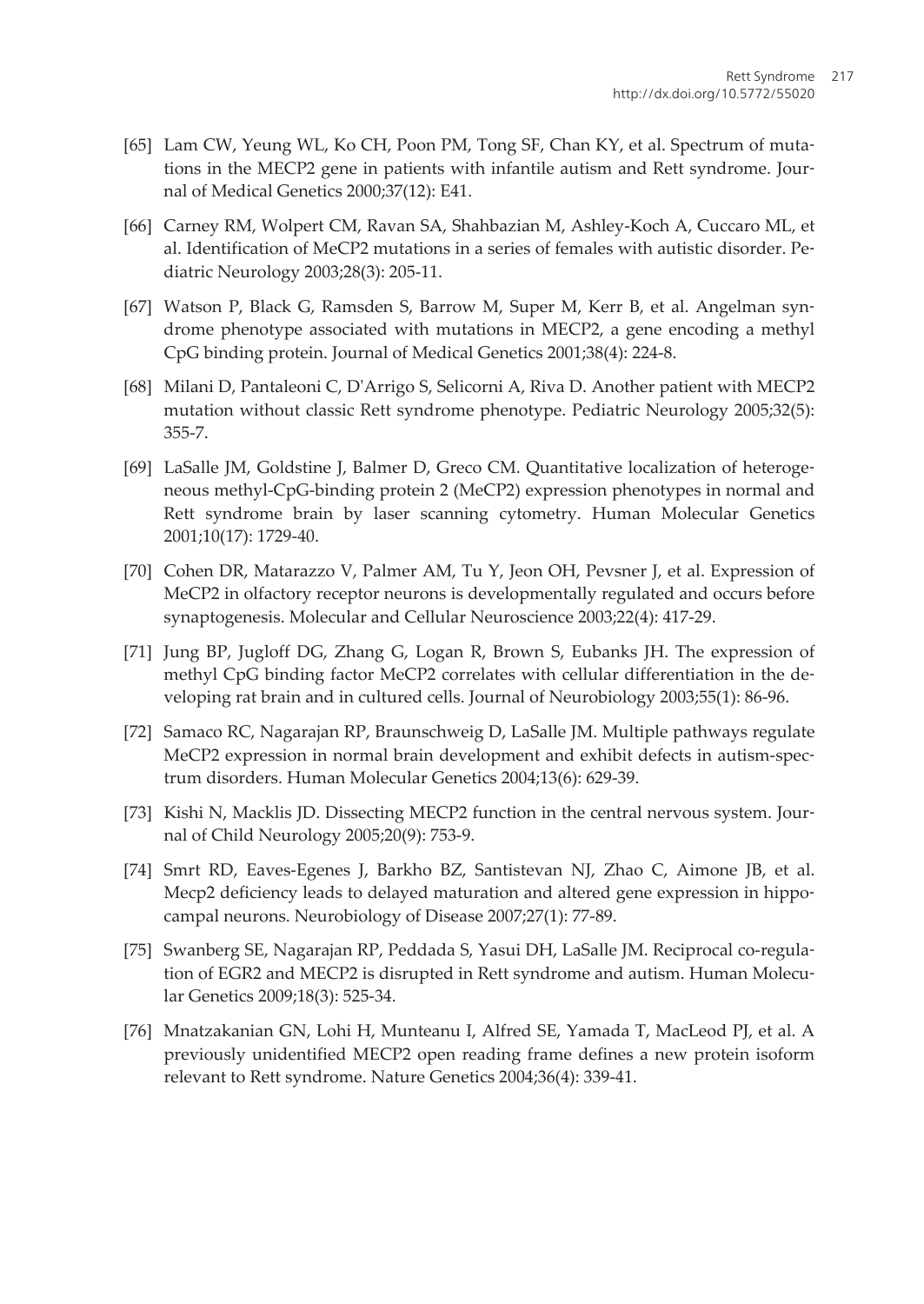- <span id="page-19-0"></span>[77] Dragich JM, Kim YH, Arnold AP, Schanen NC. Differential distribution of the MeCP2 splice variants in the postnatal mouse brain. The Journal of Comparative Neurology 2007;501(4): 526-42.
- [78] Kriaucionis S, Bird A. The major form of MeCP2 has a novel N-terminus generated by alternative splicing. Nucleic Acids Research 2004;32(5): 1818-23.
- [79] Itoh M, Tahimic CG, Ide S, Otsuki A, Sasaoka T, Noguchi S, et al. Methyl CpG-bind‐ ing protein isoform MeCP2 e2 is dispensable for Rett syndrome phenotypes but essential for embryo viability and placenta development. The Journal of Biological Chemistry 2012;287(17): 13859-67.
- [80] Dastidar SG, Bardai FH, Ma C, Price V, Rawat V, Verma P, et al. Isoform-specific tox‐ icity of Mecp2 in postmitotic neurons: suppression of neurotoxicity by FoxG1. Jour‐ nal of Neuroscience 2012;32(8): 2846-55.
- [81] Lewis JD, Meehan RR, Henzel WJ, Maurer-Fogy I, Jeppesen P, Klein F, et al. Purification, sequence, and cellular localization of a novel chromosomal protein that binds to methylated DNA. Cell 1992;69(6): 905-14.
- [82] Nan X, Meehan RR, Bird A. Dissection of the methyl-CpG binding domain from the chromosomal protein MeCP2. Nucleic Acids Research 1993;21(21): 4886-92.
- [83] Klose RJ, Sarraf SA, Schmiedeberg L, McDermott SM, Stancheva I, Bird AP. DNA binding selectivity of MeCP2 due to a requirement for A/T sequences adjacent to methyl-CpG. Molecular Cell 2005;19(5): 667-78.
- [84] Galvao TC, Thomas JO. Structure-specific binding of MeCP2 to four-way junction DNA through its methyl CpG-binding domain. Nucleic Acids Research 2005;33(20): 6603-9.
- [85] Nan X, Tate P, Li E, Bird A. DNA methylation specifies chromosomal localization of MeCP2. Molecular and Cellular Biology 1996;16(1): 414-21.
- [86] Chandler SP, Guschin D, Landsberger N, Wolffe AP. The methyl-CpG binding transcriptional repressor MeCP2 stably associates with nucleosomal DNA. Biochemistry 1999;38(22): 7008-18.
- [87] Yusufzai TM, Wolffe AP. Functional consequences of Rett syndrome mutations on human MeCP2. Nucleic Acids Research 2000;28(21): 4172-9.
- [88] Buschdorf JP, Stratling WH. A WW domain binding region in methyl-CpG-binding protein MeCP2: impact on Rett syndrome. Journal of Molecular Medicine 2004;82(2): 135-43.
- [89] Nan X, Campoy FJ, Bird A. MeCP2 is a transcriptional repressor with abundant bind‐ ing sites in genomic chromatin. Cell 1997;88(4): 471-81.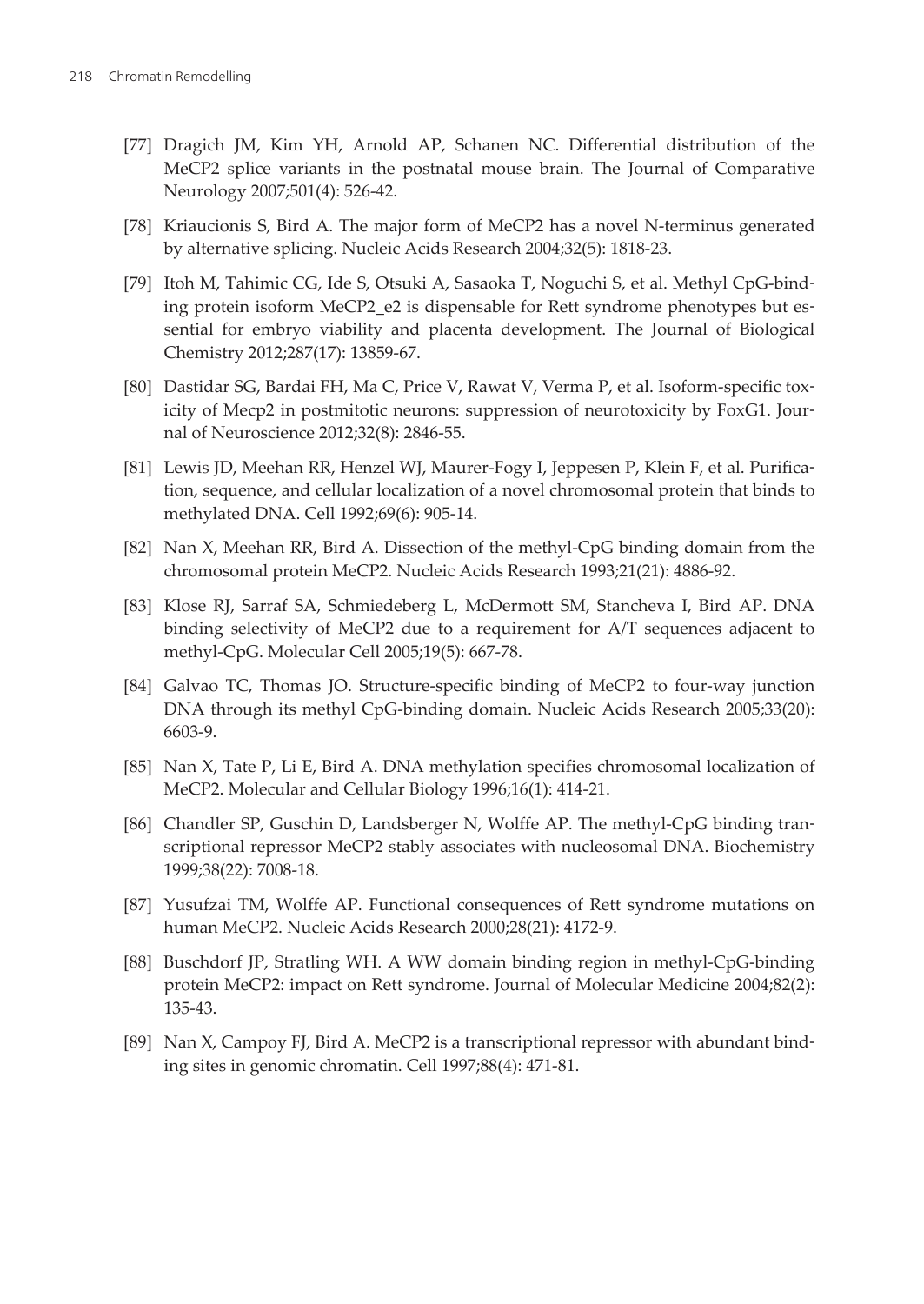- <span id="page-20-0"></span>[90] Jones PL, Veenstra GJ, Wade PA, Vermaak D, Kass SU, Landsberger N, et al. Methy‐ lated DNA and MeCP2 recruit histone deacetylase to repress transcription. Nature Genetics 1998;19(2): 187-91.
- [91] Nan X, Ng HH, Johnson CA, Laherty CD, Turner BM, Eisenman RN, et al. Transcriptional repression by the methyl-CpG-binding protein MeCP2 involves a histone de‐ acetylase complex. Nature 1998;393(6683): 386-9.
- [92] Kokura K, Kaul SC, Wadhwa R, Nomura T, Khan MM, Shinagawa T, et al. The Ski protein family is required for MeCP2-mediated transcriptional repression. The Journal of Biological Chemistry 2001;276(36): 34115-21.
- [93] Nikitina T, Shi X, Ghosh RP, Horowitz-Scherer RA, Hansen JC, Woodcock CL. Multi‐ ple modes of interaction between the methylated DNA binding protein MeCP2 and chromatin. Molecular and Cellular Biology 2007;27(3): 864-77.
- [94] Kaludov NK, Wolffe AP. MeCP2 driven transcriptional repression in vitro: selectivity for methylated DNA, action at a distance and contacts with the basal transcription machinery. Nucleic Acids Research 2000;28(9): 1921-8.
- [95] Harikrishnan KN, Chow MZ, Baker EK, Pal S, Bassal S, Brasacchio D, et al. Brahma links the SWI/SNF chromatin-remodeling complex with MeCP2-dependent tran‐ scriptional silencing. Nature Genetics 2005;37(3): 254-64.
- [96] Kimura H, Shiota K. Methyl-CpG-binding protein, MeCP2, is a target molecule for maintenance DNA methyltransferase, Dnmt1. The Journal of Biological Chemistry 2003;278(7): 4806-12.
- [97] Nan X, Hou J, Maclean A, Nasir J, Lafuente MJ, Shu X, et al. Interaction between chromatin proteins MECP2 and ATRX is disrupted by mutations that cause inherited mental retardation. Proceedings of the National Academy of Sciences of the United States of America 2007;104(8): 2709-14.
- [98] Tudor M, Akbarian S, Chen RZ, Jaenisch R. Transcriptional profiling of a mouse model for Rett syndrome reveals subtle transcriptional changes in the brain. Proceed‐ ings of the National Academy of Sciences of the United States of America 2002;99(24): 15536-41.
- [99] Traynor J, Agarwal P, Lazzeroni L, Francke U. Gene expression patterns vary in clo‐ nal cell cultures from Rett syndrome females with eight different MECP2 mutations. BMC Medical Genetics 2002;3: 12.
- [100] Colantuoni C, Jeon OH, Hyder K, Chenchik A, Khimani AH, Narayanan V, et al. Gene expression profiling in postmortem Rett Syndrome brain: differential gene expression and patient classification. Neurobiology of Disease 2001;8(5): 847-65.
- [101] Ballestar E, Ropero S, Alaminos M, Armstrong J, Setien F, Agrelo R, et al. The impact of MECP2 mutations in the expression patterns of Rett syndrome patients. Human Genetics 2005;116(1-2): 91-104.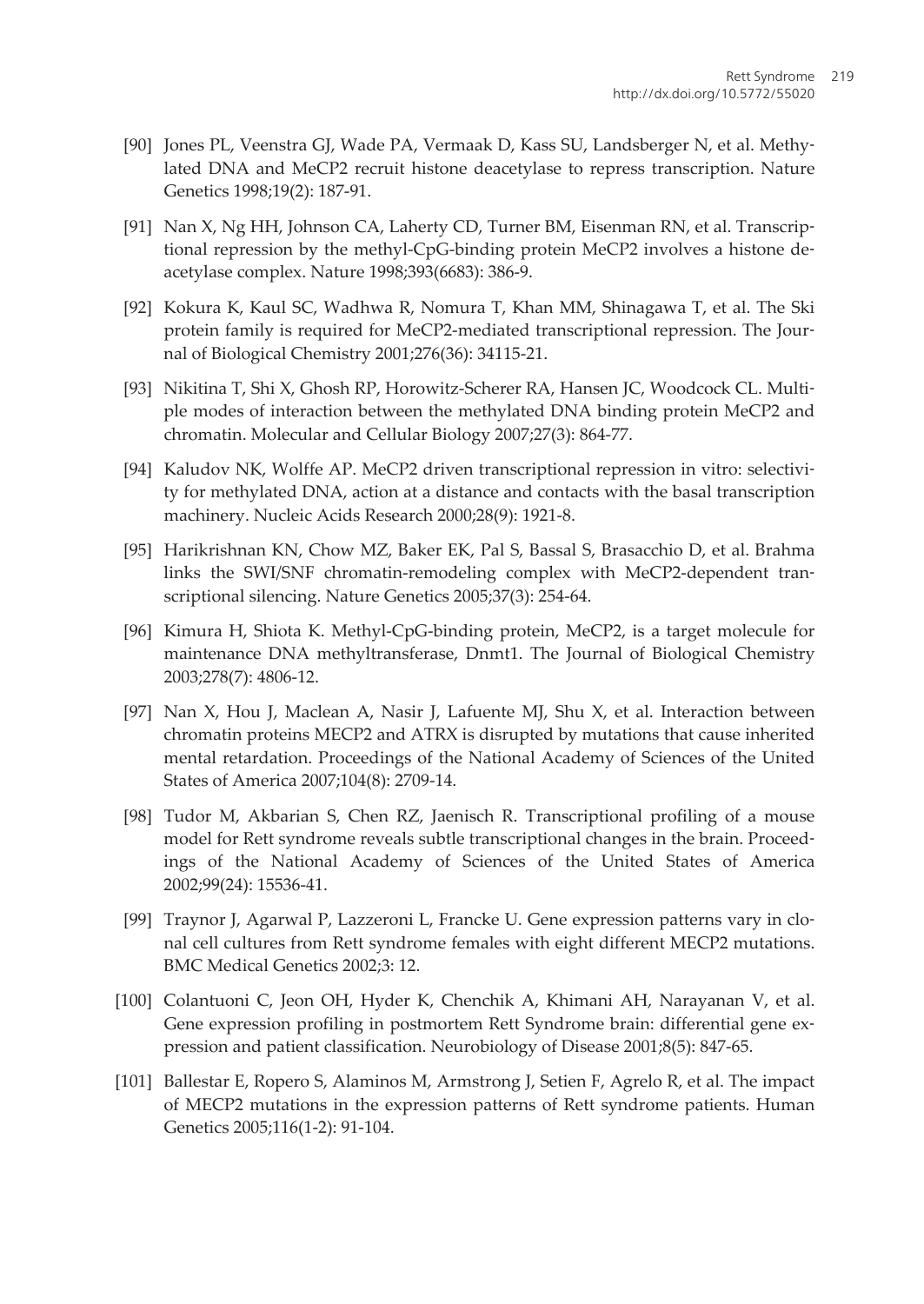- <span id="page-21-0"></span>[102] Jordan C, Li HH, Kwan HC, Francke U. Cerebellar gene expression profiles of mouse models for Rett syndrome reveal novel MeCP2 targets. BMC Medical Genetics 2007;8: 36.
- [103] Muotri AR, Marchetto MC, Coufal NG, Oefner R, Yeo G, Nakashima K, et al. L1 retrotransposition in neurons is modulated by MeCP2. Nature 2010;468(7322): 443-6.
- [104] Skene PJ, Illingworth RS, Webb S, Kerr AR, James KD, Turner DJ, et al. Neuronal MeCP2 is expressed at near histone-octamer levels and globally alters the chromatin state. Molecular Cell 2010;37(4): 457-68.
- [105] Yasui DH, Peddada S, Bieda MC, Vallero RO, Hogart A, Nagarajan RP, et al. Inte‐ grated epigenomic analyses of neuronal MeCP2 reveal a role for long-range interac‐ tion with active genes. Proceedings of the National Academy Sciences of the United States of America 2007;104(49): 19416-21.
- [106] Chahrour M, Jung SY, Shaw C, Zhou X, Wong ST, Qin J, et al. MeCP2, a key contributor to neurological disease, activates and represses transcription. Science 2008;320(5880): 1224-9.
- [107] Hite KC, Adams VH, Hansen JC. Recent advances in MeCP2 structure and function. Biochemistry and Cell Biology 2009;87(1): 219-27.
- [108] Georgel PT, Horowitz-Scherer RA, Adkins N, Woodcock CL, Wade PA, Hansen JC. Chromatin compaction by human MeCP2. Assembly of novel secondary chromatin structures in the absence of DNA methylation. The Journal of Biological Chemistry 2003;278(34): 32181-8.
- [109] Nikitina T, Ghosh RP, Horowitz-Scherer RA, Hansen JC, Grigoryev SA, Woodcock CL. MeCP2-chromatin interactions include the formation of chromatosome-like structures and are altered in mutations causing Rett syndrome. The Journal of Bio‐ logical Chemistry 2007;282(38): 28237-45.
- [110] Young JI, Hong EP, Castle JC, Crespo-Barreto J, Bowman AB, Rose MF, et al. Regula‐ tion of RNA splicing by the methylation-dependent transcriptional repressor methyl-CpG binding protein 2. Proceeding of the National Academy of Sciences of the United States of America 2005;102(49): 17551-8.
- [111] Zachariah RM, Rastegar M. Linking epigenetics to human disease and Rett syndrome: the emerging novel and challenging concepts in MeCP2 research. Neural Plasticity 2012;2012: 415825.
- [112] Gibson JH, Slobedman B, K NH, Williamson SL, Minchenko D, El-Osta A, et al. Downstream targets of methyl CpG binding protein 2 and their abnormal expression in the frontal cortex of the human Rett syndrome brain. BMC Neuroscience 2010;11: 53.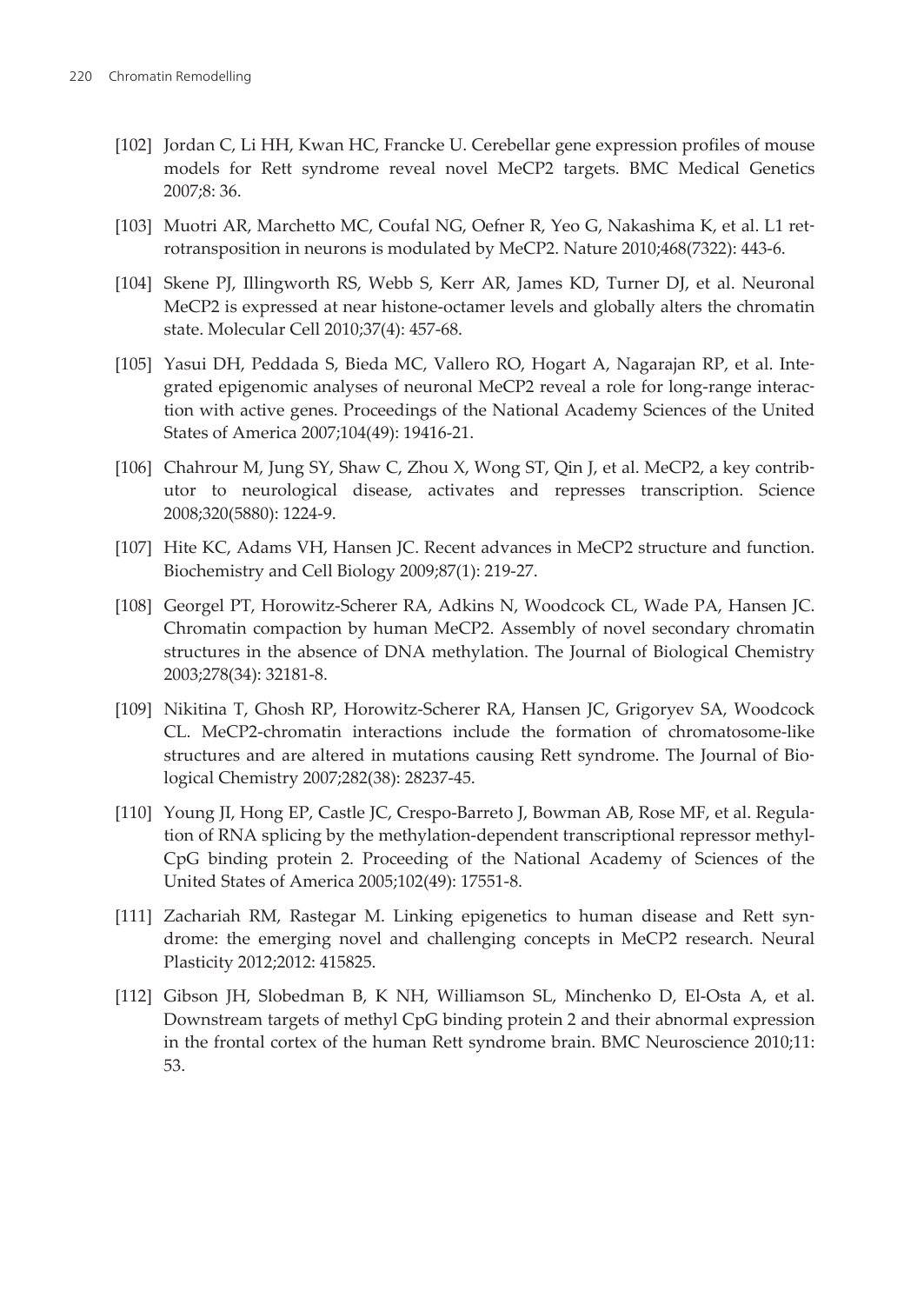- <span id="page-22-0"></span>[113] Martinowich K, Hattori D, Wu H, Fouse S, He F, Hu Y, et al. DNA methylation-related chromatin remodeling in activity-dependent BDNF gene regulation. Science 2003;302(5646): 890-3.
- [114] Chen WG, Chang Q, Lin Y, Meissner A, West AE, Griffith EC, et al. Derepression of BDNF transcription involves calcium-dependent phosphorylation of MeCP2. Science 2003;302(5646): 885-9.
- [115] Zhou Z, Hong EJ, Cohen S, Zhao WN, Ho HY, Schmidt L, et al. Brain-specific phosphorylation of MeCP2 regulates activity-dependent Bdnf transcription, dendritic growth, and spine maturation. Neuron 2006;52(2): 255-69.
- [116] Horike S, Cai S, Miyano M, Cheng JF, Kohwi-Shigematsu T. Loss of silent-chromatin looping and impaired imprinting of DLX5 in Rett syndrome. Nature Genetics 2005;37(1): 31-40.
- [117] Miyano M, Horike S, Cai S, Oshimura M, Kohwi-Shigematsu T. DLX5 expression is monoallelic and Dlx5 is up-regulated in the Mecp2-null frontal cortex. Journal of Cel‐ lular and Molecular Medicine 2008;12(4): 1188-91.
- [118] Samaco RC, Hogart A, LaSalle JM. Epigenetic overlap in autism-spectrum neurode‐ velopmental disorders: MECP2 deficiency causes reduced expression of UBE3A and GABRB3. Human Molecular Genetics 2005;14(4): 483-92.
- [119] Miyake K, Hirasawa T, Soutome M, Itoh M, Goto Y, Endoh K, et al. The protocadher‐ ins, PCDHB1 and PCDH7, are regulated by MeCP2 in neuronal cells and brain tis‐ sues: implication for pathogenesis of Rett syndrome. BMC Neuroscience 2011;12: 81.
- [120] Nuber UA, Kriaucionis S, Roloff TC, Guy J, Selfridge J, Steinhoff C, et al. Up-regula‐ tion of glucocorticoid-regulated genes in a mouse model of Rett syndrome. Human Molecular Genetics 2005;14(15): 2247-56.
- [121] Huppke P, Gartner J. Molecular diagnosis of Rett syndrome. Journal of Child Neu‐ rology 2005;20(9): 732-6.
- [122] Peddada S, Yasui DH, LaSalle JM. Inhibitors of differentiation (ID1, ID2, ID3 and ID4) genes are neuronal targets of MeCP2 that are elevated in Rett syndrome. Hu‐ man Molecular Genetics 2006;15(12): 2003-14.
- [123] Deng V, Matagne V, Banine F, Frerking M, Ohliger P, Budden S, et al. FXYD1 is an MeCP2 target gene overexpressed in the brains of Rett syndrome patients and Mecp2-null mice. Human Molecular Genetics 2007;16(6): 640-50.
- [124] Itoh M, Ide S, Takashima S, Kudo S, Nomura Y, Segawa M, et al. Methyl CpG-bind‐ ing protein 2 (a mutation of which causes Rett syndrome) directly regulates insulinlike growth factor binding protein 3 in mouse and human brains. Journal of Neuropathology & Experimental Neurology 2007;66(2): 117-23.
- [125] McGill BE, Bundle SF, Yaylaoglu MB, Carson JP, Thaller C, Zoghbi HY. Enhanced anxiety and stress-induced corticosterone release are associated with increased Crh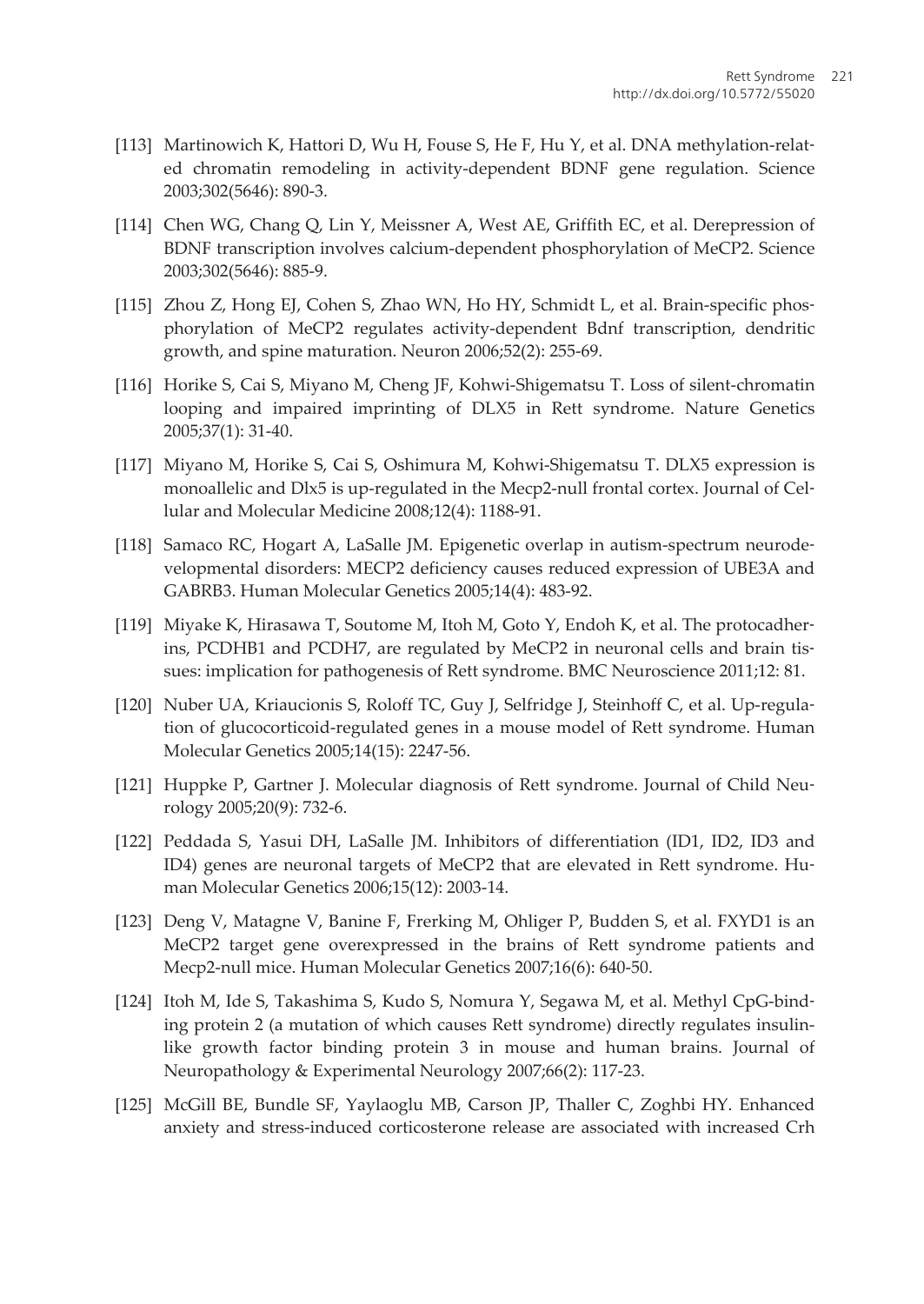<span id="page-23-0"></span>expression in a mouse model of Rett syndrome. Proceedings of the National Acade‐ my of Sciences of the United States of America 2006;103(48): 18267-72.

- [126] Ballestar E, Yusufzai TM, Wolffe AP. Effects of Rett syndrome mutations of the meth‐ yl-CpG binding domain of the transcriptional repressor MeCP2 on selectivity for as‐ sociation with methylated DNA. Biochemistry 2000;39(24): 7100-6.
- [127] Kudo S, Nomura Y, Segawa M, Fujita N, Nakao M, Hammer S, et al. Functional char‐ acterisation of MeCP2 mutations found in male patients with X linked mental retar‐ dation. Journal of Medical Genetics 2002;39(2): 132-6.
- [128] Bebbington A, Anderson A, Ravine D, Fyfe S, Pineda M, de Klerk N, et al. Investigating genotype-phenotype relationships in Rett syndrome using an international data set. Neurology 2008;70(11): 868-75.
- [129] Neul JL, Fang P, Barrish J, Lane J, Caeg EB, Smith EO, et al. Specific mutations in methyl-CpG-binding protein 2 confer different severity in Rett syndrome. Neurology 2008;70(16): 1313-21.
- [130] Halbach NS, Smeets EE, van den Braak N, van Roozendaal KE, Blok RM, Schrander-Stumpel CT, et al. Genotype-phenotype relationships as prognosticators in Rett syndrome should be handled with care in clinical practice. American Journal of Medical Genetics Part A 2012;158A(2): 340-50.
- [131] Young D, Bebbington A, de Klerk N, Bower C, Nagarajan L, Leonard H. The relationship between MECP2 mutation type and health status and service use trajectories over time in a Rett syndrome population. Research in Autism Spectrum Disorders 2011;5(1): 442-9.
- [132] Bebbington A, Percy A, Christodoulou J, Ravine D, Ho G, Jacoby P, et al. Updating the profile of C-terminal MECP2 deletions in Rett syndrome. Journal of Medical Ge‐ netics 2010;47(4): 242-8.
- [133] Renieri A, Mari F, Mencarelli MA, Scala E, Ariani F, Longo I, et al. Diagnostic criteria for the Zappella variant of Rett syndrome (the preserved speech variant). Brain and Development 2009;31(3): 208-16.
- [134] Scala E, Longo I, Ottimo F, Speciale C, Sampieri K, Katzaki E, et al. MECP2 deletions and genotype-phenotype correlation in Rett syndrome. American Journal of Medical Genetics Part A 2007;143A(23): 2775-84.
- [135] Hardwick SA, Reuter K, Williamson SL, Vasudevan V, Donald J, Slater K, et al. Delineation of large deletions of the MECP2 gene in Rett syndrome patients, including a familial case with a male proband. European Journal of Human Genetics 2007;15(12): 1218-29.
- [136] Amir RE, Van den Veyver IB, Schultz R, Malicki DM, Tran CQ, Dahle EJ, et al. Influ‐ ence of mutation type and X chromosome inactivation on Rett syndrome phenotypes. Annals of Neurology 2000;47(5): 670-9.